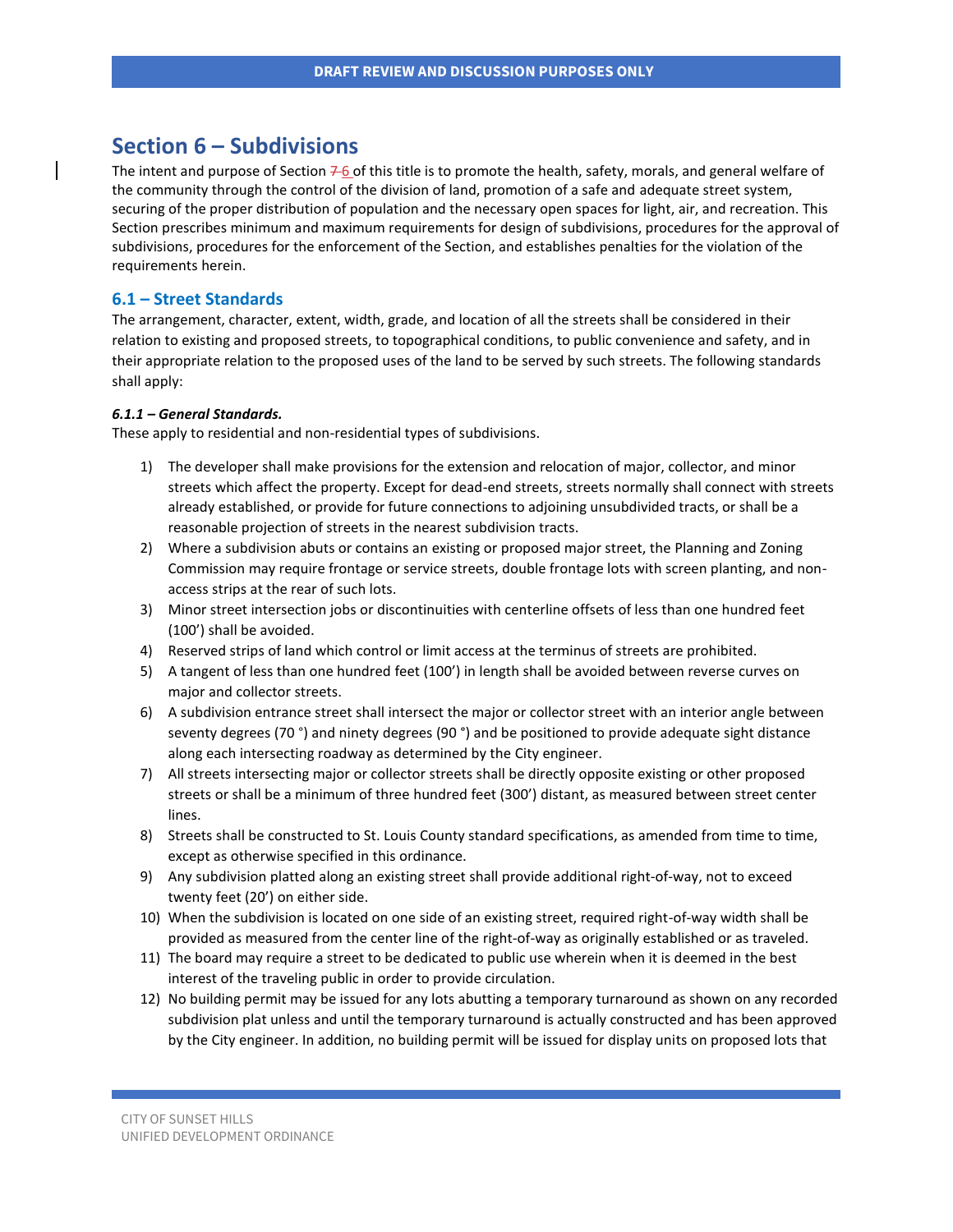would be located where temporary turnarounds are required. The Planning and Zoning Commission may grant a variance providing that the following conditions are met:

- a) The developer submits to the Planning and Zoning Commission statements from all prospective lot purchasers affected by the temporary turnaround, excluding the developer, declaring that they agree to the use of their driveways for executing the turnaround movements at the terminus of the street and acknowledging that any repairs made necessary due to damage to the driveway caused by the use of their driveway for the turnaround movement shall in no way be deemed the responsibility of the City of Sunset Hills; and
- b) The developer provides an easement for the turnaround movement approved by the Planning and Zoning Commission.
- 13) Sidewalks are required for subdivisions that will include public streets within public right-of-way.
- 14) Private streets, including multiple family access streets shall have pavement thickness constructed to City standards. Maintenance of these streets shall be the sole responsibility of the property owners or trustees of the subdivision.
- 15) When streets are proposed as private, the developer shall be required to have either a trust indenture or statement on the record plat establishing the method for providing continuous maintenance of streets, as well as storm sewers.
- 16) All roads proposed within a development and located within the flood plain shall be protected from flood damage as directed by the City Engineer.
- 17) All utilities shall be placed underground. The developer shall contract with the St. Louis County Water Company for lines to serve all lots. Fire hydrants shall meet or exceed the recommendation of the insurance service office.

### *6.1.2 – Landscaping and trees.*

- 1) The regulations in this section are intended to keep tree demolition to a minimum based on the overall site constraints in the development of the subdivision and to further provide for tree replacement based on the extent of tree demolition required to develop the subdivision.
- 2) A developer of a subdivision, at the time of submission of a request for preliminary plat approval, shall submit a detailed grading plan showing the clearing limits, a tree preservation plan, in compliance with Chapter 27 Article III Division 4 of the Code of Ordinances.
- 3) The developer shall employ the services of an arborist or forester in developing the grading, tree demolition and tree restoration plans. The arborist or forester shall sign off on the plans submitted with the request for preliminary plat approval and he/she shall be retained during construction to supervise the demolition and restoration of trees. It is necessary to provide credentials of the individuals, or company, chosen to perform the work of the arborist or forester at the time of filing the request for preliminary plat approval.
- 4) The escrow agreement for subdivision improvements shall include an amount for grading, tree demolition and tree restoration plans. This amount shall be held under the escrow agreement by the escrowe in the same manner as all other estimated improvements, costs, and deposits.
- 5) The Planning and Zoning Commission shall oversee the approval of the grading, tree demolition and tree restoration plans and approve same as part of the preliminary approval of the subdivision. After that time, said plans shall become a part of the official file for the subdivision and recording of the subdivision plat shall constitute acceptance of the grading, tree demolition and tree restoration plans by the City, and the agreement of the developer to comply with same.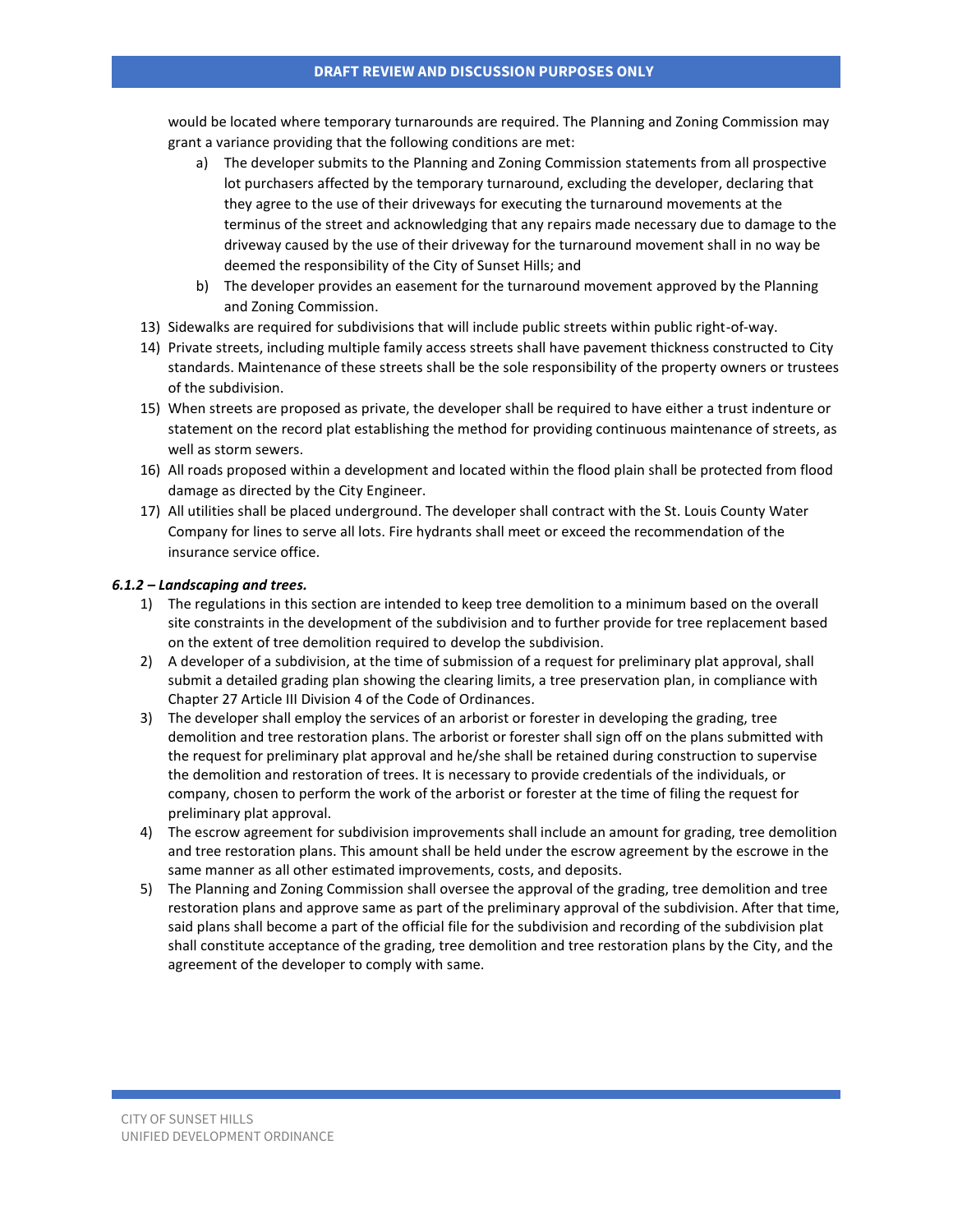#### *6.1.3 – Residential Standards.*

### **1) Street right-of-way**

a) Blocks: No block shall be longer than one-thousand feet (1,000') between street lines. Where it is desirable to subdivide a tract of land, which because of its size or location does not permit an allotment directly related to normal street arrangement, there may be established one or more "places." Such a place may be in the form of a court, a dead-end street or other arrangement; provided however, that proper access shall be given to all lots from a dedicated place (street or court). If such a place is more than one hundred and fifty feet (150') in length, it shall terminate in an open space (preferably circular) having a minimum right-of-way radius of sixty feet (60'). In no instance shall the establishment of places reduce the connectivity index of a proposed subdivision below 1.2.

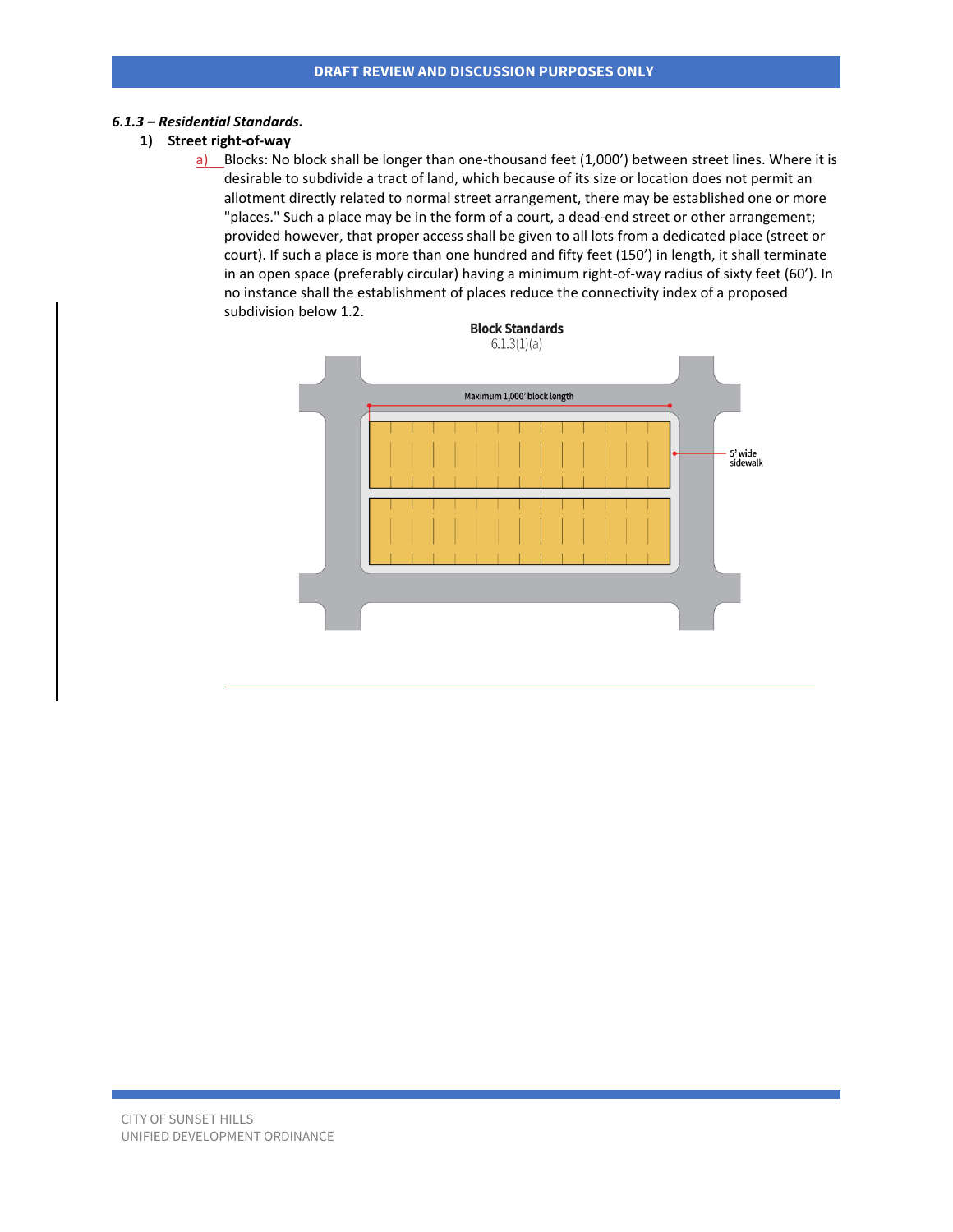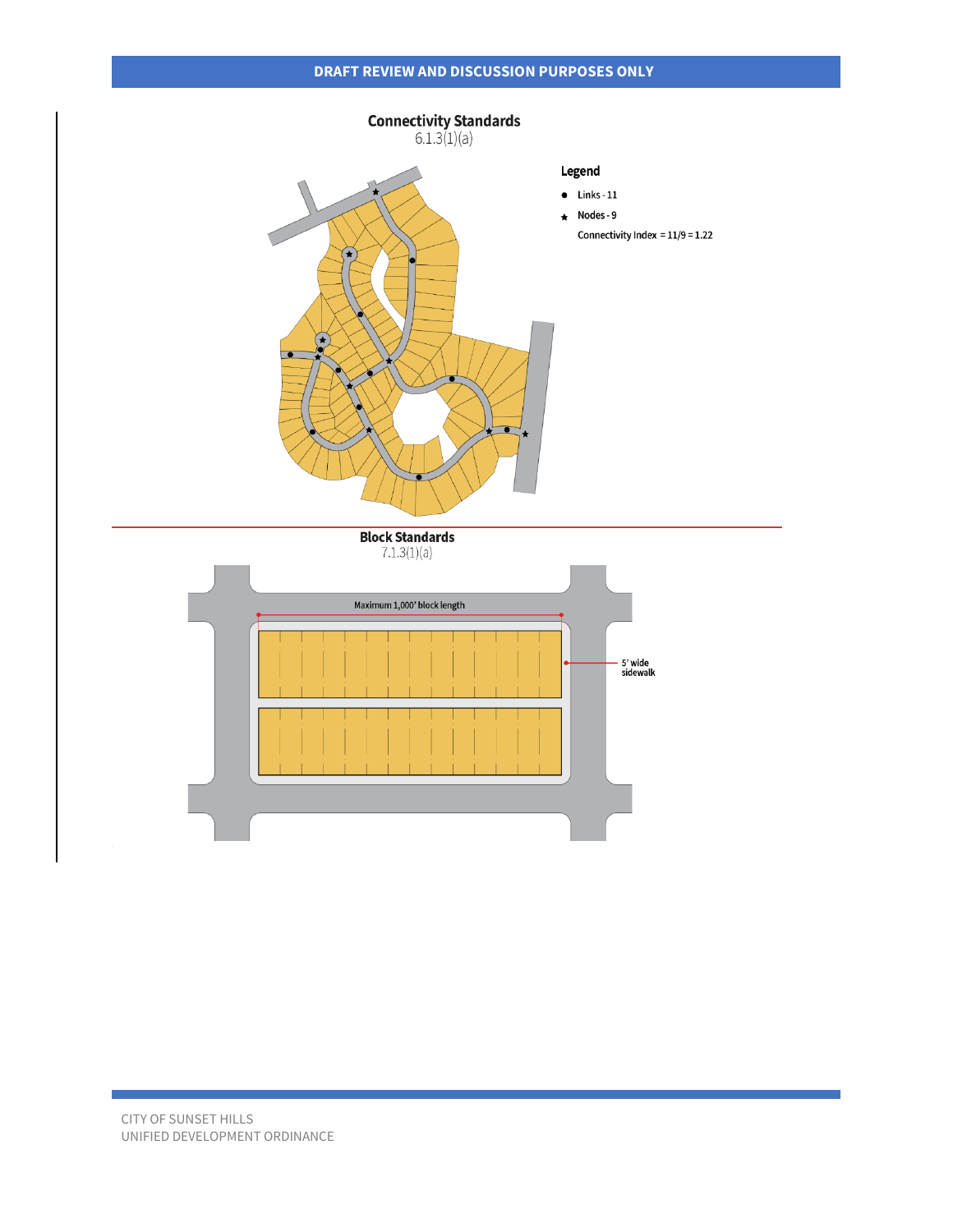

 $\frac{a}{b}$ ) Relation to adjoining street system: The arrangement of streets in new subdivisions shall make provisions for the proper location and width of major streets. The developer may be required to continue certain adjoining streets through the area that is being subdivided, whenever the same is necessary to provide for local movements of vehicles or to enable adjoining property to be properly subdivided.

 $\frac{b}{c}$ ) The minimum right-of-way of all streets within subdivisions shall be as follows:

- i. The minimum right-of-way width for all streets within subdivisions shall be fifty feet (50').
- ii. A minimum radius of twenty feet (20') at street right-of-way intersection and a minimum radius of thirty-two feet (32') at the back of the curb or edge of pavement shall be required. Greater radii may be required at the intersection and at the back of curb or edge of pavement of a street with a major or collector street as determined by the Planning and Zoning Commission.
- iii. Where a developer is subdividing property which does not have existing frontage on an existing public accepted road, he shall be required to connect the right-of-way and pavement in accordance with the above standards to the existing public accepted road or to a private street installed in accordance with the minimum standards of this ordinance, provided, however, that where it is not practicable for the developer to acquire the full fifty-foot (50') width of right-of-way and it is possible to provide easements for all required utilities to accessible for other parts of the subdivision in the rear or sides of lots and from adjacent property or the additional right-of-way width is not necessary, then a minimum right-of-way width of thirty feet (30') shall be required between the boundary of the subdivision proper and the existing paved street, and the width of the paving to provide the correction shall be in accordance with the standard requirements within subdivisions.
- iv. Where a developer is subdividing property which is situated adjacent to, abutting or contiguous with an existing residential area serviced by a private street or road and said undeveloped tract of land does not have frontage on an existing public accepted road, and the developer is unable to comply with the provisions of paragraph (ii) of Section  $67.1.2(1)(c)$ , variances may be granted from the requirements of paragraph (ii) of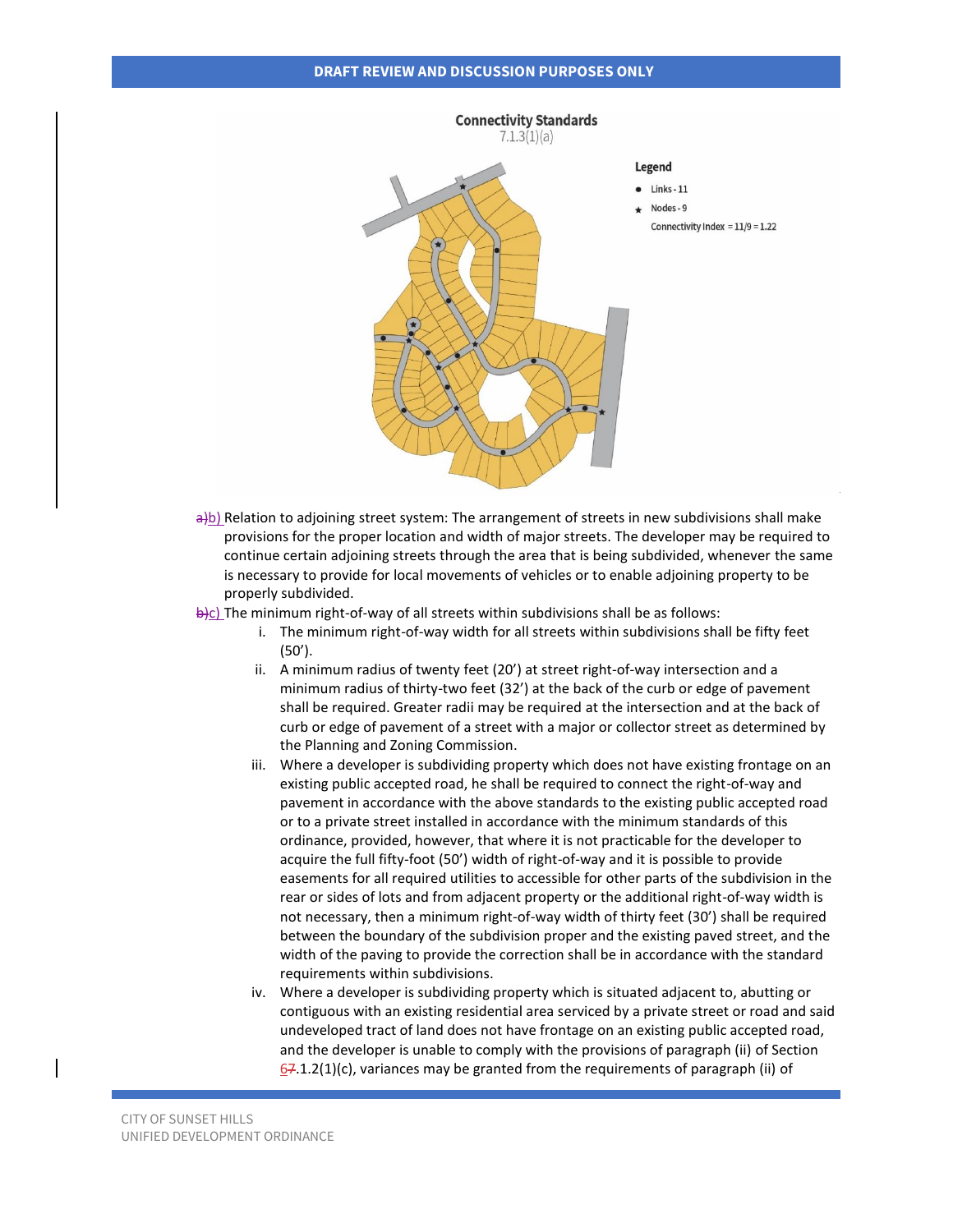Section  $67.1.2(1)(c)$  pertaining to the width and construction requirements of private streets or roadways to be used by the developer for ingress and egress to and from the property to be subdivided.

- $\frac{\partial u}{\partial t}$  Streets that are obviously in alignment with others already existing and named shall bear the names of the existing streets. Before the final plan for the subdivision shall be approved, the developer shall submit to the Planning and Zoning Commission a statement from St. Louis County making recommendations concerning the names of the proposed system of postal addresses along such streets, all subject of the final approval of the Planning and Zoning Commission. The developer shall provide and install all street name signs in accordance with instructions from the Director of Public Works.
- d)e) All streets, places, and parks except as otherwise provided for in this Section shall be established as private ways and areas. Provision shall be made in the deed restrictions accompanying the plat to dedicate such ways and areas to a subdivision. The restrictions shall make proper provisions for a board of trustees to have the power of assessment of property owners in the subdivision for the supervision, maintenance and construction or reconstruction of improvements on such ways, streets, or areas.

#### **2) Grading**

- a) Where the preliminary plat indicates that extensive grading and compaction are probable, the City Engineer may require the submission of additional information and modifications in the proposed plat before the developer may grade any land to be subdivided.
- b) A grading permit or approved improvement plans are required prior to any grading on the site. Erosion and siltation control devices shall be required as directed by the City Engineer.
- c) Proposed grading which creates a change in watersheds shall not be permitted.
- d) The Planning and Zoning Commission may require evidence as to the subsurface soil, rock, and water conditions of the tract to be developed.
- e) No fill material shall be placed in any floodplain area unless an equal volume of material is simultaneously removed from the same site.

### **3) Paving engineering standards**

- a) Finished street grades shall not be less than one and one-half percent (1.5%) nor more than seven percent (7%). The Board of Aldermen, with a two-thirds vote, may approve a grade not to exceed ten percent (10%).
- b) All paving shall have a minimum width of twenty-six feet (26'), unless otherwise approved by the Planning and Zoning Commission. Cul-de-sacs shall have a minimum outside diameter of one hundred six feet (106'), unless arranged for one-way traffic around a circle in which case the minimum paving width shall be twenty-two feet (22'). Where, in the opinion of the Planning and Zoning Commission, a collector or arterial street is being constructed, a width greater than twenty-six feet (26') may be required.
- c) Construction standards: Paving of new streets shall be of a character suitable for the expected traffic and in harmony with surrounding areas. Curbs and gutters shall be provided. For primary streets, the minimum thickness of plain concrete pavement shall be eight inches (8") gutter to gutter; for secondary streets, the minimum thickness of plain concrete pavement shall be seven inches (7") gutter to gutter.
- d) All new streets, public or private, must be portland cement concrete with doweled center joint, doweled transverse joints and a four-inch (4") rolled stone base. The mix design shall be at least a six-sack mix with five percent (5%) entrained air. Maximum slump shall be three inches (3"). The contractor shall provide the City with evidence of the mix design.
- e) The base rock shall be compacted to ninety-five percent (95%) maximum compaction using the modified Proctor method. Compaction tests shall be performed by a firm chosen by the City and the City shall be provided with the results of said tests.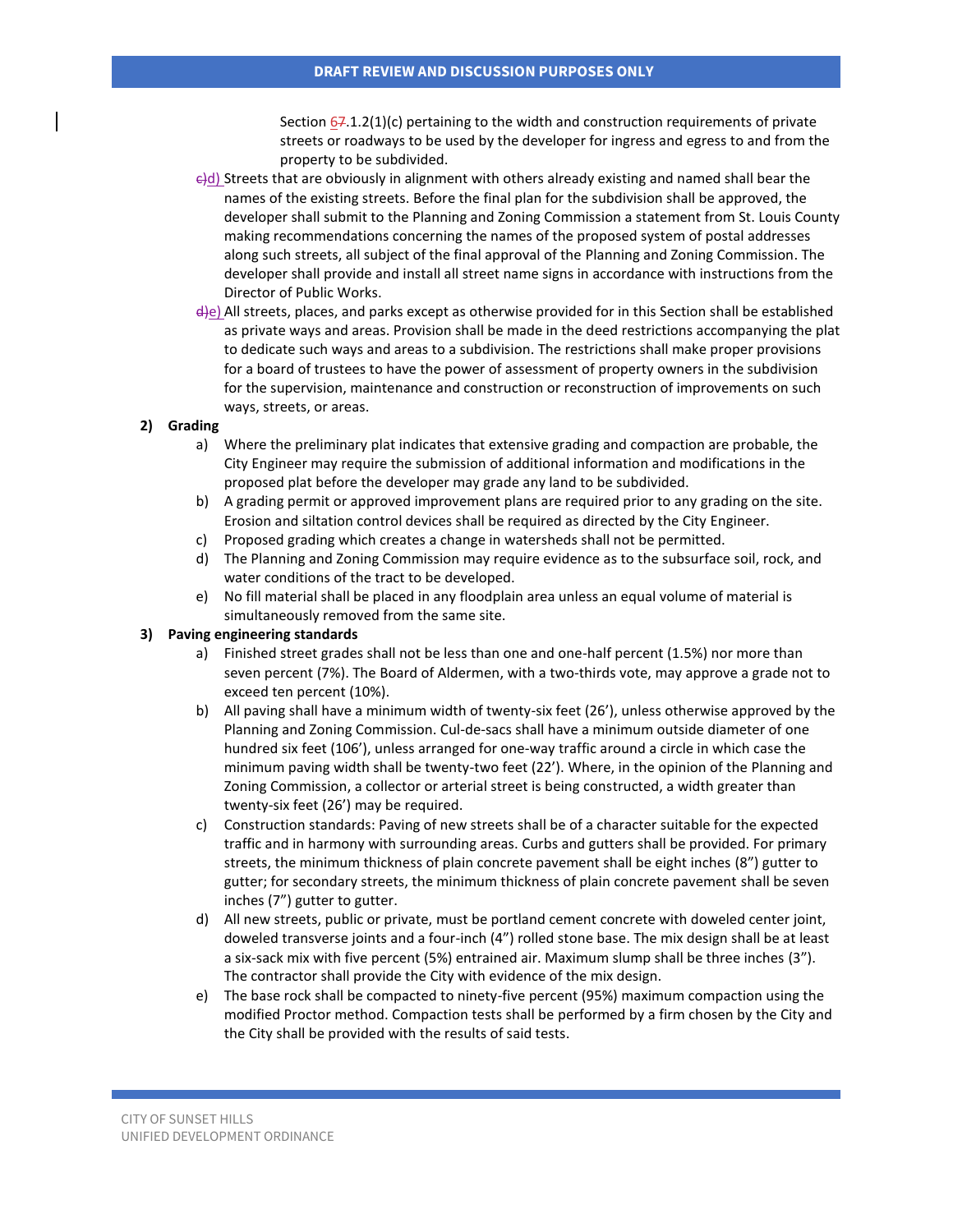- f) Underdrains constructed to City standards shall be placed behind the curb on all new streets. Streets with a grade in excess of seven percent (7%) must include through storm drains and pavement lugs constructed according to St. Louis County Standards.
- g) There shall be no street tree requirements. No street trees nor shrubs shall be planted within three feet (3') of any street pavement or sidewalk.
- h) Street lights in new subdivisions shall conform to Ameren requirements and shall be installed at all street corners and at all cul-de-sacs; however, no lights shall be located closer than four hundred feet (400') apart.
- i) The Planning and Zoning Commission shall designate primary and secondary streets within the subdivision when reviewing the preliminary plans submitted by the developer or property owner. Paving shall be in accordance with these standards and applicable sections of St. Louis County construction standards.
- j) Prior to the application of base and surface course materials, the City Engineer or his delegate shall inspect the grading for streets and alleys to determine that the requirements for grading and other requirements hereof have been fulfilled. It shall be the responsibility of the developer to notify the City Engineer or his delegate not less than forty-eight (48) hours in advance that the work is to be ready for inspection. In the event that the developer fails to notify the City Engineer or his delegate, the developer shall pay for all costs of inspection, including test borings, laboratory analysis, or such other tests as required by the City Engineer.
- k) Acceptance and final approval: Before the applicant's obligation to the City of Sunset Hills is terminated, all required improvements shall be constructed under the observation and inspection of the inspecting agency and accepted for maintenance or given final approval by the City of Sunset Hills. A complete set of all "as built" construction drawings for streets, storm and sanitary sewers, and other utilities shall be filed with the City Clerk before the improvement bond, escrow or financial guarantee will be released.

#### **4) Stormwater standards**

- a) Adequate provision shall be made for the disposal of stormwater, subject to the approval of the Planning and Zoning Commission and the Metropolitan Sewer District. The detailed plans for the proper disposal of stormwater affecting the proposed subdivision, including the runoff from the area tributary as well as the area being developed, shall include such improvement as may be necessary to all open drainage channels, such as widening, straightening and paving, and a system of underground pipe sewers and appurtenances, which shall be separate and independent of the sanitary sewer system. The plans shall be prepared by a professional engineer, registered to practice in the State of Missouri, in accordance with the standard specifications and requirements of the Metropolitan St. Louis Sewer District.
- b) Plans for stormwater facilities, when submitted to the Planning and Zoning Commission for approval, shall bear the stamp of the approval of the Metropolitan St. Louis Sewer District.
- c) The construction of stormwater facilities shall be under permit from the inspection of said Metropolitan St. Louis Sewer District, and upon completion of construction, acceptance for maintenance by said Metropolitan St. Louis Sewer District shall be obtained by the subdivider from the district, in accordance with the regulations and requirements of said district.
- d) If stormwater detention is required by the Metropolitan Sewer District or the City of Sunset Hills for single-family residential subdivisions, it shall be provided underground in pipes or chambers designed for such detention. The pipes or chambers shall be constructed of reinforced concrete and shall be covered with earth and shall not be located in the principal building area of any lot. Dry or wet aboveground detention shall not be permitted in single-family subdivisions.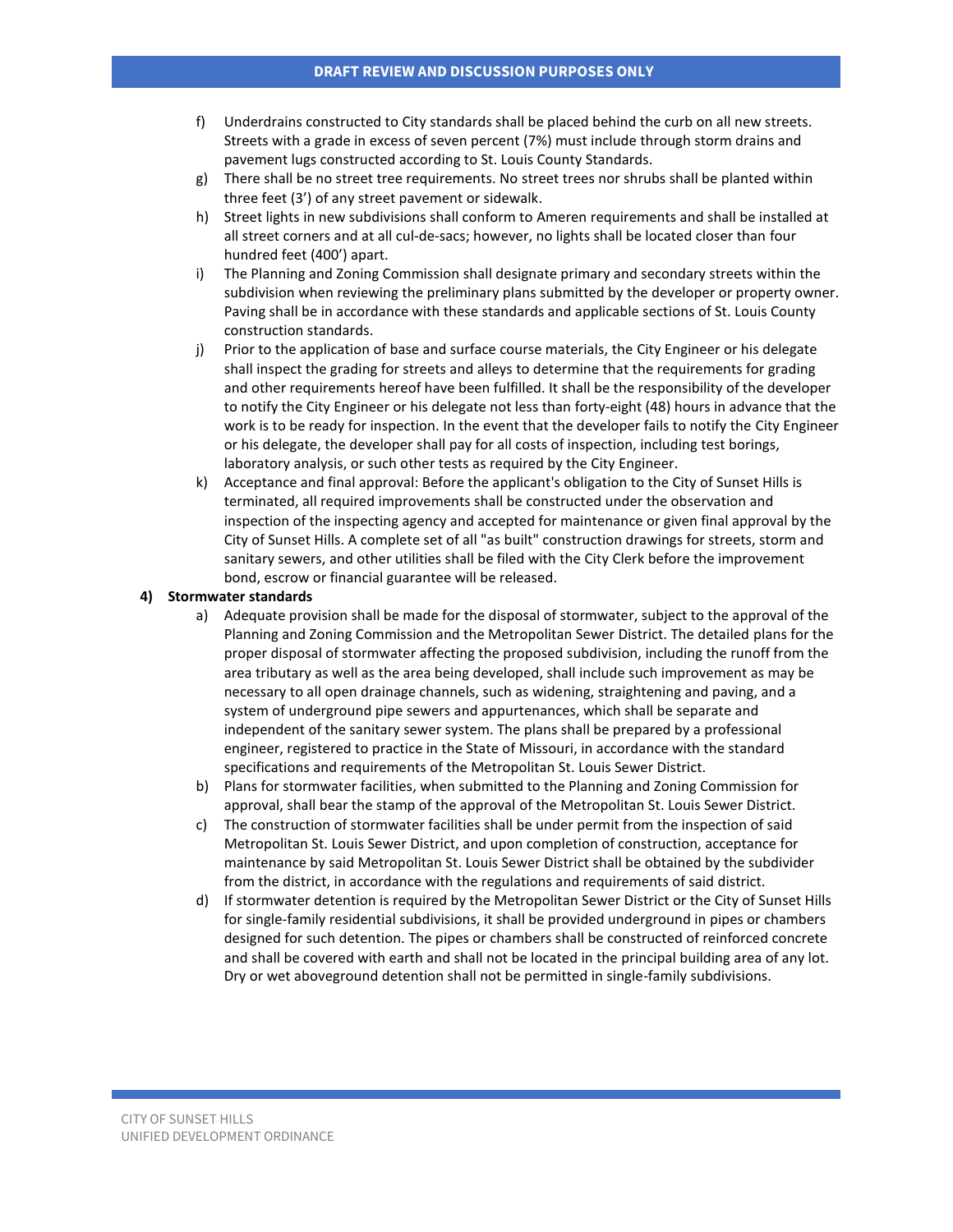### **5) Sanitary sewers**

- a) A system of sanitary sewers and appurtenance, providing a connection to each lot in the subdivision, designed in accordance with the standard specifications and requirements of the Metropolitan St. Louis Sewer District and installed under permit from and inspection of said sewer district, shall be installed in the subdivision, original construction shall include installation of house laterals to the property line for all lots in the subdivision.
- b) Plans for the sanitary sewer system shall be prepared by a professional engineer, registered to practice in the State of Missouri, and shall carry the stamp of approval of the Metropolitan St. Louis Sewer District when submitted to the Planning and Zoning Commission for approval.
- c) Construction of the sanitary sewer system and inspection of Metropolitan St. Louis Sewer District and, upon completion of construction, acceptance for maintenance by Metropolitan St. Louis District shall be obtained by the subdivider from the district, in accordance with the regulations and requirements of said district.
- d) The sanitary sewer system, of the subdivision, when completed, shall connect to the sanitary sewer lines of the Metropolitan St. Louis Sewer District; or, except as provided in Subsection (g) below, if such connection is impracticable, the subdivider shall provide a local sewage disposal facility for the subdivision.
- e) Plans and specifications for such local sewage disposal facility shall be prepared for the subdivider by a professional engineer registered to practice in the State of Missouri, and the facility shall be designed and installed in accordance with the regulations of the state Board of Health and under the inspection of the St. Louis County Health Department and Metropolitan St. Louis Sewer District.
- f) Acceptance of a local sewage disposal plant for operation and maintenance shall be by Metropolitan St. Louis Sewer District and shall be obtained by the subdivider in accordance with the requirements of said sewer district.
- g) In cases where no outlet to the sanitary sewer system of the Metropolitan St. Louis Sewer District is reasonably available for a two-lot subdivision development and where each lot contains a minimum of one acre, the subdivider may be permitted to install a disposal system for each lot (septic tank with disposal field). Such individual sewage disposal systems shall be erected in accordance with the regulations and requirements of the state Board of Health and under the supervision and inspection of the St. Louis County Health Department.

#### **6) Easements**

- a) All proposed subdivisions shall have easements as determined by the Planning and Zoning Commission to be adequate for the installation and maintenance of utility facilities, including cable television distribution systems.
- b) Where a cut or fill for a street extends beyond the limits of the right-of-way, the developer shall provide a slope easement or special escrow as determined by the Planning and Zoning Commission to be of sufficient area and limits to permit the construction and maintenance of the slope.
- c) Whenever a stream or surface drainage course is located in an area proposed for a subdivision, the developer shall provide an easement determined by the Planning and Zoning Commission to be adequate in area to contain facilities to take care of flooding or erosion along the stream or surface drainage course.

### **7) Stormwater and stormwater control easement**

- a) Stormwater easements and drainage rights-of-way may be required if necessary, for proper drainage within and through a subdivision.
- b) Stormwater control easements are required along all major creeks and significant tributaries; around and including all new wet lakes functioning as part of a stormwater control system; and for all detention areas, basins, and related structures.
- c) Stormwater control easements shall include a minimum dimension of twenty feet (20') back from the bank of improved creek channels as approved on improvement plans, or of such width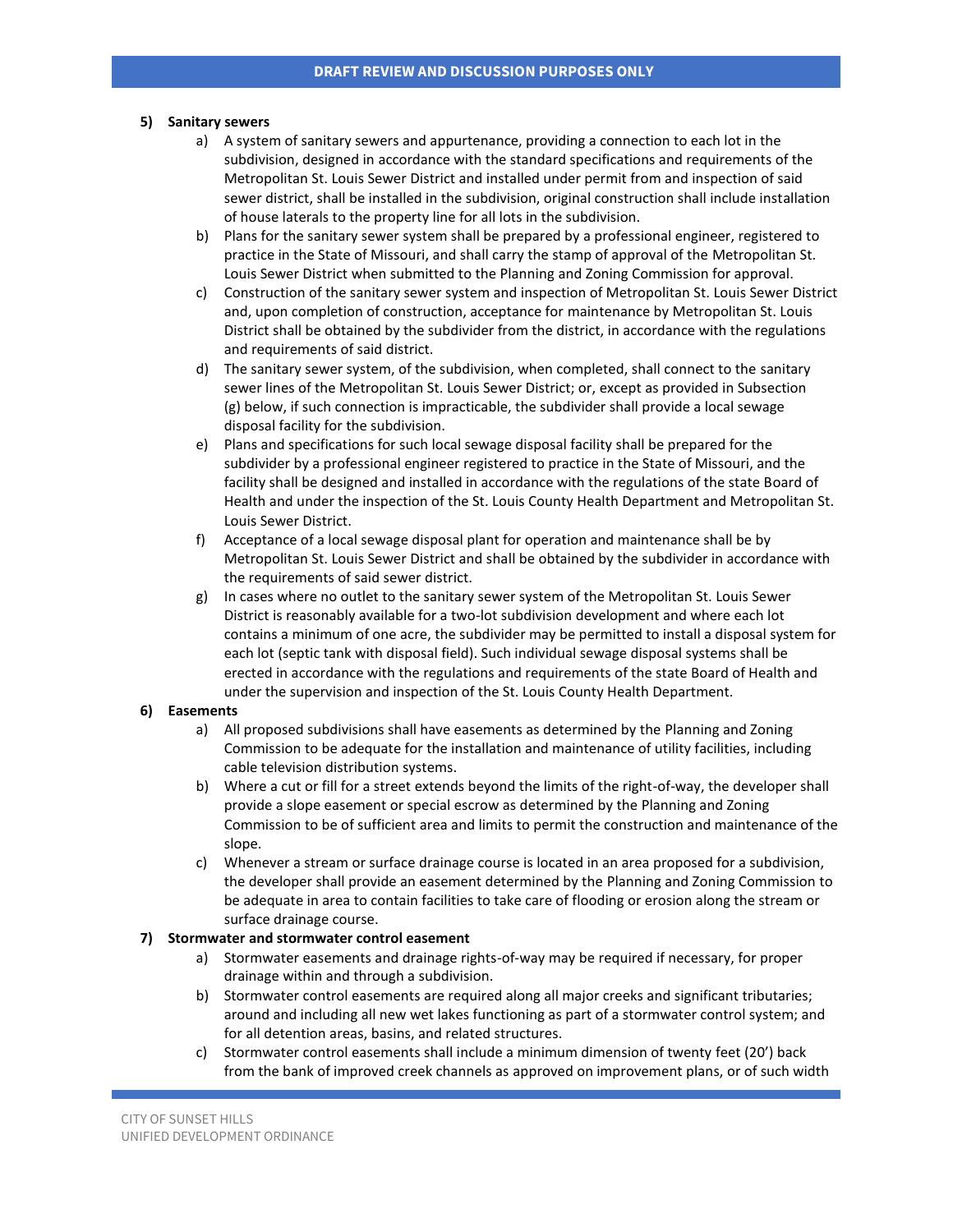back from unimproved channels as required by MSD. Easements shall include a distance of not less than ten feet (10') back from the estimated high-water line of lakes, dry detention areas, and basins.

- d) Final location of stormwater control easements shall be approved by MSD and the county as part of the improvement plan approval. Such easements shall subsequently be shown on a record plat or special easement plat.
- e) In addition to stormwater control easements, stormwater control access easement shall be required as necessary to provide for upkeep of the area within designated stormwater control easements. Separately designated access easements shall not be less than twenty feet (20') wide.
- f) The Planning and Zoning Commission shall require script on the record plat or trust indentures for all development containing stormwater control easements and access easements to such areas, specifying assessments for and maintenance of such particular areas apart from other common land, until MSD accepts the easements.

#### **8) Survey monuments**

- a) Where none are existing, survey monuments shall be placed by a registered land surveyor at street corners; i.e., at a four-way intersection, two corners are required to be monumented, and at a three-way intersection, one corner is required to be monumented. For all other types of intersection, monuments shall be placed as determined by the City Engineer. In addition, monuments shall be so located to find angle points, points of tangency of curves on one side of the street, and at all out-boundary corners.
- b) Should conditions prohibit the placing of any monuments at the above locations, offsetting of the permanent marker is permitted; provided, however, that the exact offset courses and distances are shown on the letter of certification when monuments are set. If a monument would be in a driveway, a cross, steel pin, iron pipe, or railroad spike would be permitted in concrete or asphalt.
- c) Monuments shall be of Portland Cement concrete, four square inches (4 sq. in.) on the top tapering to six square inches (6 sq. in.) on the bottom; stone, four square inches (4 sq. in.) or larger; and iron pipe or steel pins, from one half inches (0.5") to one and one-half inches (1.5") in diameter. All monuments noted above will have a length of two feet (2') or longer.
- d) An existing permanent bench mark, or a new permanent bench mark shall be accessibly established and shall be accurately noted on the record subdivision plat.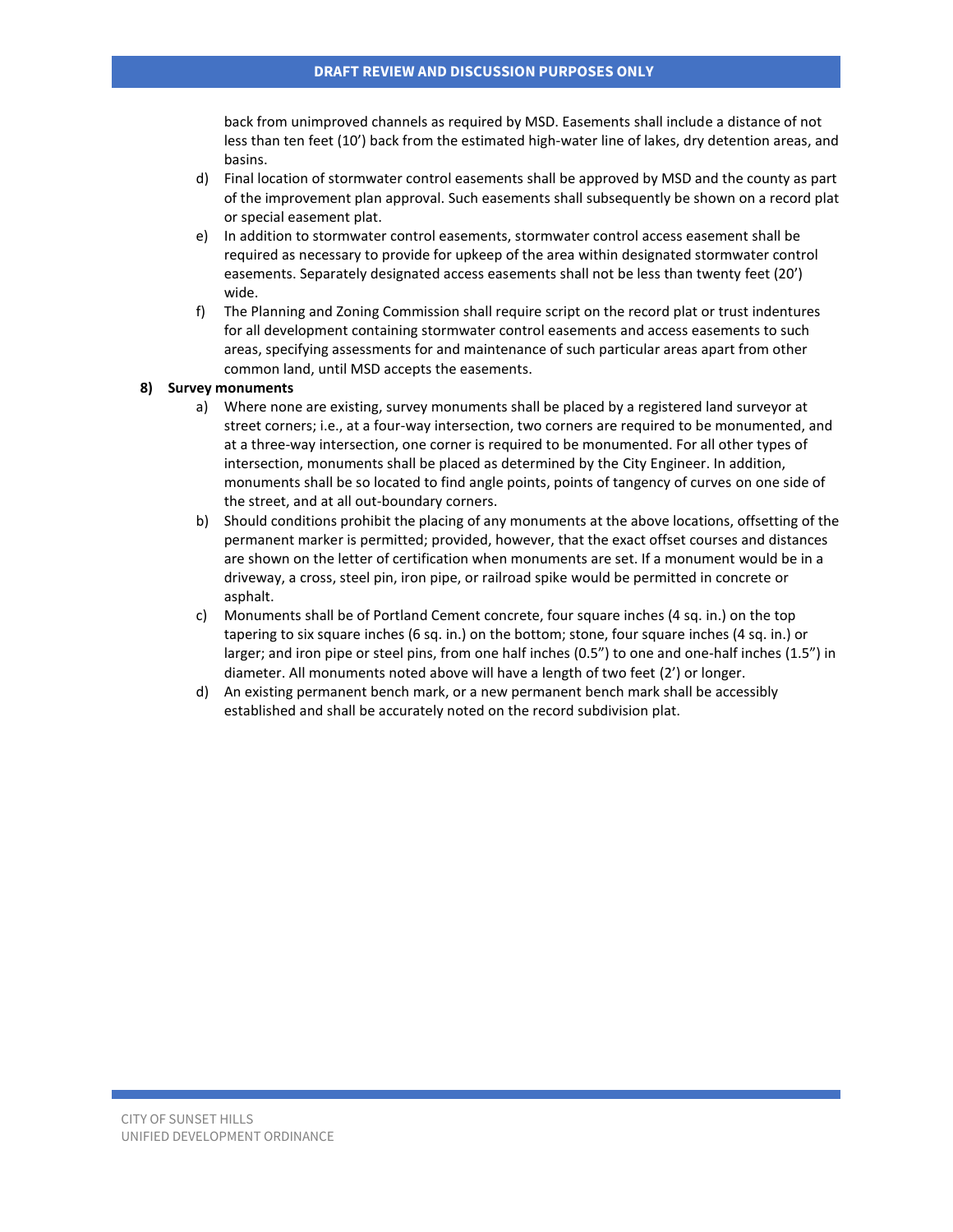### **9) Disclosure of responsibility of street maintenance**

- a) So long as there shall be a private street or a street not accepted by the City for maintenance within any subdivision, no person shall sell, lease, rent, offer to sell, lease or rent, or advertise for sale, lease or rental, any dwelling unit or non-residential property without disclosing to each prospective purchaser or tenant his responsibility with respect to subdivision streets in the manner required by this section. For the purpose of this section, "prospective purchaser or tenant" includes any person making inquiry of any responsible party with respect to purchase, rental, or lease of a dwelling unit or non-residential facility.
- b) Disclosure shall be made to each prospective purchaser or tenant in substantially the following form, where applicable:
	- i. THE STREETS IN THIS SUBDIVISION ARE PRIVATE. THE OWNERS, HOMEOWNERS' ASSOCIATION, OR CONDOMINIUM ASSOCIATION ARE RESPONSIBLE FOR ALL REPAIRS AND MAINTENANCE; or
	- ii. THE CONSTRUCTION DESIGN OF THESE STREETS HAS BEEN APPROVED BY THE CITY OF SUNSET HILLS. UNTIL SUCH TIME AS STREETS ARE ACCEPTED BY THE CITY FOR MAINTENANCE, THE OWNERS, HOMEOWNERS' ASSOCIATION, OR CONDOMINIUM ASSOCIATION WILL BE RESPONSIBLE FOR ALL REPAIRS AND MAINTENANCE; or
	- iii. THE STREETS IN THIS SUBDIVISION WHICH ARE CONSTRUCTED BELOW THE FLOOD ELEVATION ARE PRIVATE. THE OWNERS ARE RESPONSIBLE FOR ALL REPAIRS AND MAINTENANCE.
- c) Such modifications of the above language shall be made, and only such modifications may be made, as are necessary to plainly and accurately portray the current and future status of subdivision streets. Any reference in such disclosure to a board of trustees or managers or similar persons shall further disclose the manner of selection of existing and future trustees or managers and the manner in which any costs borne by such persons will be defrayed.
- d) The requirements of this section shall be complied with by any developer, development corporation, lender, title company, real estate broker, corporation, agent, manager or management corporation, and each agent or employee of any of the foregoing to the extent of involvement in marketing of subdivision property.
- e) It is the responsibility of each responsible party to accomplish the disclosure required by this section. Without limiting the generality of this obligation, a copy of the required disclosure, in any event shall be prominently listed in the sales office.

#### **10) Lots**

- a) All sidelines of lots shall be at right angles to straight street lines, or radial to curved street lines, unless a variation to this rule will give a better street and lot plan. Lots with double frontage shall be avoided.
- b) The minimum width of any lot in a subdivision shall not be less than the minimum width requirements of the zoning district in which the lot is located.
- c) The minimum area of any lot in a subdivision shall not be less than the minimum lot area requirements of the zoning district in which the lot is located. Lots with an area larger than the minimum requirements are desirable. Streets, roads, lanes, or easements for the same therefor shall not be included in minimum lot area.
- d) All developments with lots solely fronting on major streets should have a turnaround maneuvering area which eliminates having to back out onto streets.
- e) Two adjacent lots may share a common curb cut where it can be demonstrated that topography would require driveway slopes greater than twelve percent (12%) for house construction without the construction of measures such as extended foundations or retaining walls in order to match existing conditions. Driveway easements for the use of that portion of the adjoining property shall be provided by the owners.
- 11) Building lines shall be shown on all lots intended for residential use of any character, and on commercial lots immediately adjoining the residential areas. Such building lines shall not be less than required by the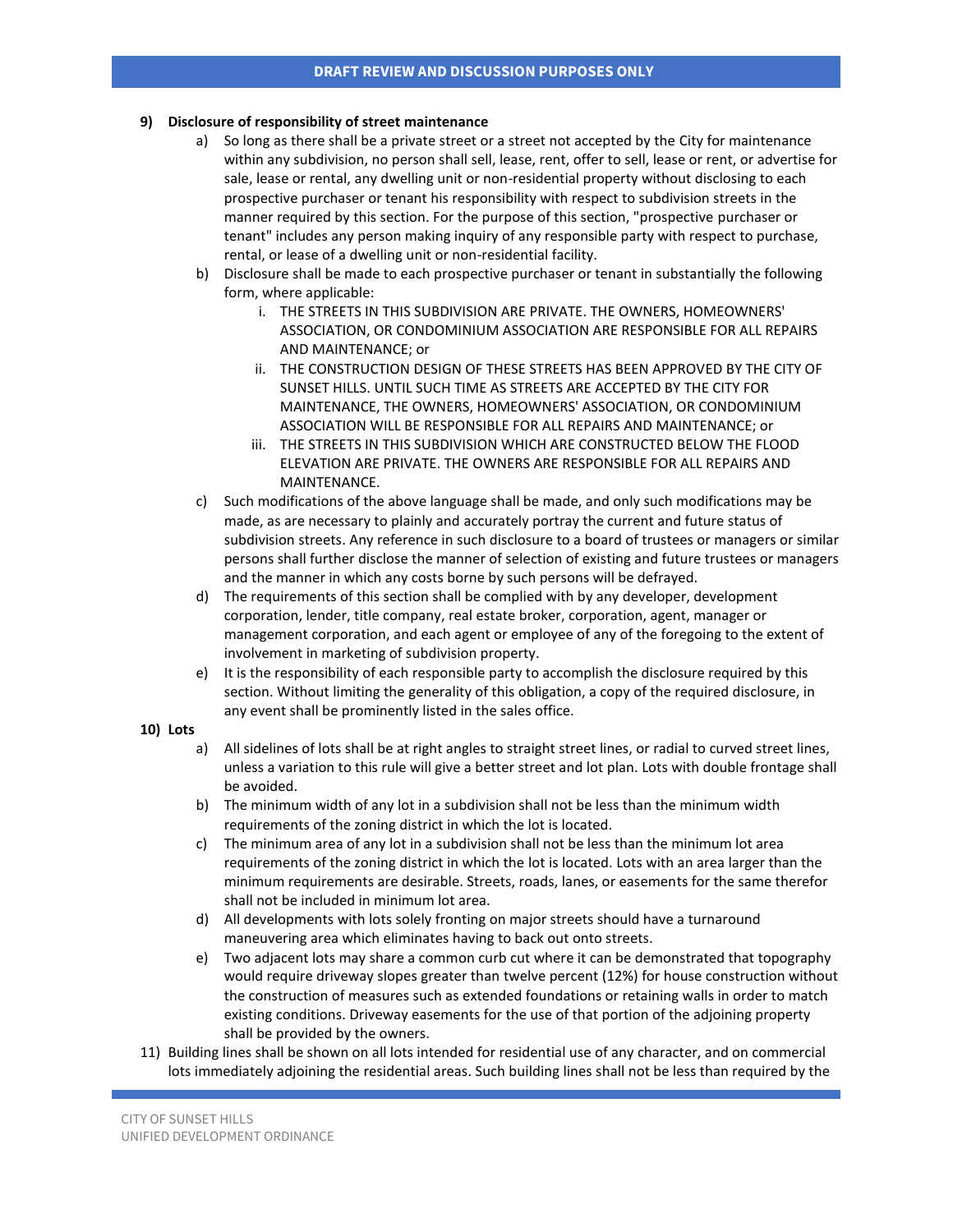Unified Development Ordinance. Provisions shall be made by indenture of restrictions requiring all parts of the building to be set back of such building lines.

12) In subdividing property, consideration shall be given to suitable sites for schools, parks, playgrounds, and other common areas for public use, so as to conform to the recommendations of the Planning and Zoning Commission. Any provisions for schools, parks, and playgrounds should be indicated on the preliminary plan in order that it may be determined when and in what manner such areas will be dedicated to or acquired by the appropriate taxing agency. If such facility is to be retained in private ownership, then a suitable indenture must be provided and submitted for approval of the Planning and Zoning Commission.

### *6.1.4 – Non-residential standards.*

In addition to the principles and standards in this ordinance which are appropriate to the planning of all subdivisions, the developer shall demonstrate to the satisfaction of the Planning and Zoning Commission that the street, parcel, and block pattern proposed is specifically adapted to the uses anticipated and takes into account other uses in the vicinity. The following principles and standards shall be observed:

- 1) Proposed non-residential blocks shall comply in area and dimensions with all underlying zoning requirements for the types of non-residential development anticipated.
- 2) The minimum right-of-way width for streets within non-residential subdivisions shall be fifty feet (50'). Paving width of streets shall be a minimum of twenty-six feet (26') and sidewalks shall be a minimum of five feet (5') with five feet (5') of planting strip between the sidewalk and curb. Streets terminating in a cul-de-sac shall have a circular paved open space of one hundred ten-foot (110') diameter, and a right-ofway of one hundred twenty-foot (20') diameter.
- 3) Adjacent residential and other nonindustrial areas shall be protected from the potential nuisances of nonresidential development. Protection methods shall comply with Section 4.2.34 of this ordinance.
- 4) Streets carrying non-residential traffic, especially truck traffic, shall not be extended to the boundaries of adjacent existing or potential residential areas, as detailed in the Sunset Hills Comprehensive Plan, or connected to streets intended for predominantly residential traffic.

### *6.1.5 – Procedure for the acceptance of private streets for public maintenance.*

The following procedures shall be followed in order to present an application to the Board of Aldermen for acceptance of private streets for maintenance by the City of Sunset Hills, Missouri ("City"):

- 1) The adjacent property owners or their representative ("applicant") shall submit an application to the Department of Public Works ("Department") requesting that the City consider accepting a private street for maintenance by the City. If the subject street is within a subdivision that has a homeowners' or property owners' association, the application shall be joined or written by an authorized representative of the association board, and the application shall include any subdivision plat, indentures, declarations, bylaws, and any other governing documents applicable to the subdivision.
- 2) The Director of Public Works shall present the application to the Public Works Committee. The department shall review the condition of the subject street and document all of the department's concerns including but not limited to street condition, legal issues, and ownership issues. The department shall also prepare a non-compliance report of any deficiencies that do not comply with the City street standards and codes. The Department shall further prepare a report regarding the annual maintenance costs to the City if the private street is accepted for public maintenance. The department's reports will be presented to the Public Works Committee and provided to the applicant.
- 3) If the subject street is not fully compliant with all City street standards and codes, then the applicant shall submit detailed engineering plans which specify all necessary improvements required to cure any deficiency and bring the street into full compliance with City standards and codes. The proposed construction plan shall include a complete and accurate cost estimate for all proposed improvements and shall be certified by a licensed and registered design professional. After receiving the proposed construction plan, the department shall review them to determine whether the application and plans are complete and will cure the deficiencies.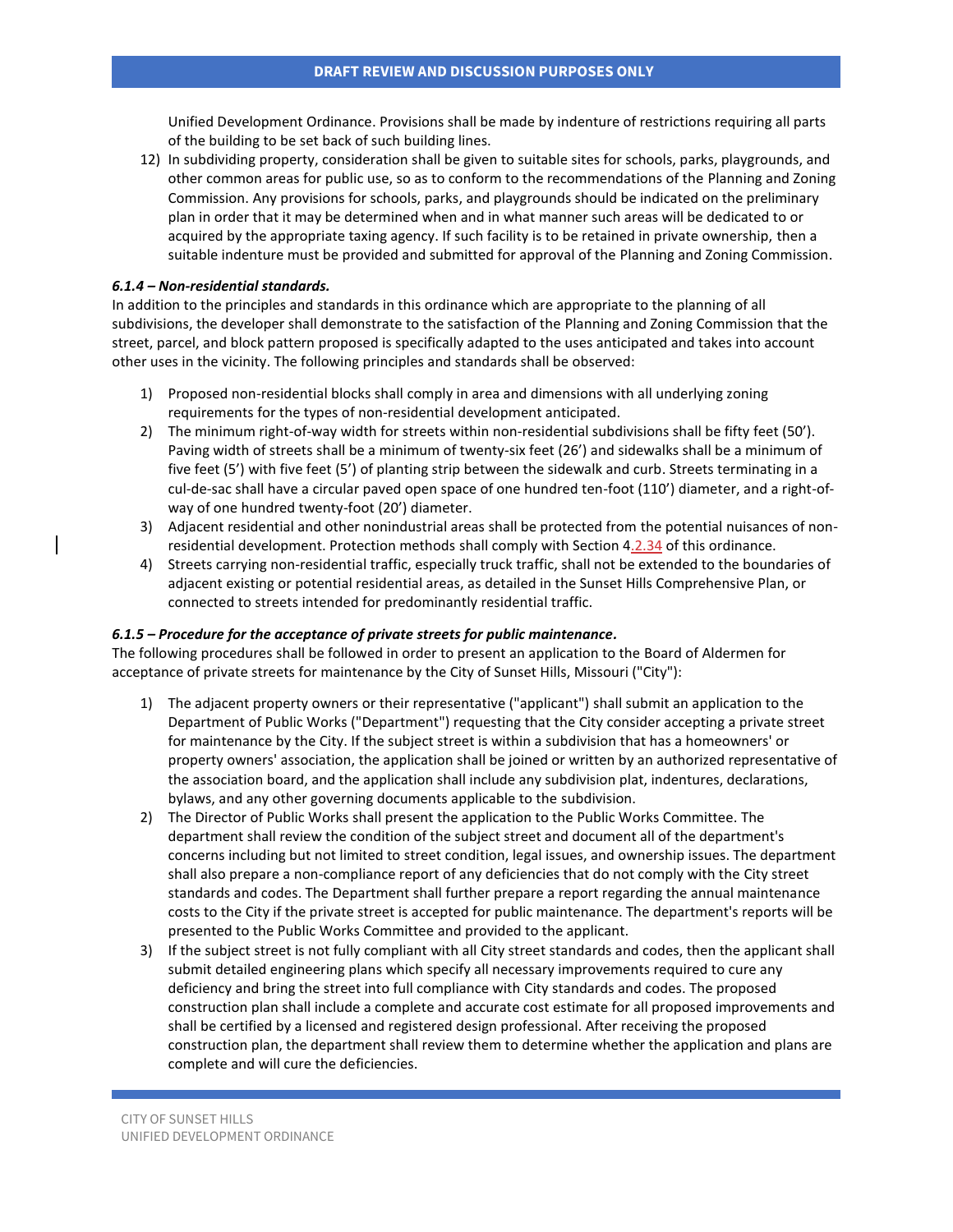- 4) The application, construction plans, and department reports shall be submitted to the Public Works Committee, then to the Planning and Zoning Commission for review, evaluation, and a recommendation for approval. The applicant shall meet with the Public Works Committee and Planning and Zoning Commission and jointly collaborate in an attempt to resolve all outstanding issues relating to street standards. The Public Works Committee shall provide a recommendation to the Planning and Zoning Commission in favor of or against approval of the application. The Planning and Zoning Commission shall provide a recommendation to the Board of Aldermen in favor of or against approval of the application.
- 5) The recommendations of the Public Works Committee and the Planning and Zoning Commission together with the application, construction plans, and all department reports shall be presented to the Board of Aldermen for consideration. The board shall consider, among other factors, who benefits from accepting the private street for public maintenance, the annual costs to the City, and any compelling public interest in accepting the private street. The City shall not accept any private street that does not allow public access.
- 6) The Board of Aldermen shall vote on whether to accept the private street(s) for public maintenance and the board's acceptance is conditional upon the timely construction of improvements to raise the street(s) to City street standards and code. The recommendations of the Public Works Committee and the Planning and Zoning Commission shall not be binding upon the Board of Aldermen. Construction shall begin within three months of conditional board acceptance and shall be completed within one year without penalty unless expressly approved otherwise. The applicant is responsible for ensuring that construction is timely and properly completed, as agreed, in order to raise the street to City standards and codes. The applicant is responsible for all costs including but not limited to the costs of inspection, construction plans, and construction.
- 7) Upon the Director of Public Works certifying that the subject street is fully compliant with City standards and codes, the Director will so inform the Board of Aldermen. After the Director informs the Board of Aldermen, the Board's acceptance will no longer be conditional, and the private street shall be deemed accepted by the City for public maintenance.

### **6.2 Procedure**

### *6.2.1 – Submission of concept plan.*

Prior to submitting a preliminary plat for the resubdivision of land within the corporate limits of the City of Sunset Hills, the developer may submit to the Planning and Zoning Commission a concept plan for the tract.

- 1) The concept plan shall include the following information, all of which may be based on sources of information other than field survey data:
	- a) The location of the tracts in relation to the surrounding area.
	- b) The approximate location of all existing structures within the tract proposed to be retained and wooded areas within the tract or within two hundred feet (200') of the tract.
	- c) The names of the owners of all the property adjoining the tract as disclosed by the most recent assessor's record.
	- d) All existing streets, roads, wet and dry weather watercourses, and other significant physical features within the tract and within five hundred feet (500') of the tract.
	- e) Approximate location of proposed streets and property lines.
	- f) Direction of and approximate distance to nearest elementary and high school.
	- g) A sketch of proposed site plan.
	- h) A north arrow and graphic scale.
	- i) Direction of and approximate distance to nearest existing major street intersections.
	- j) Approximate location of any historical building within the boundaries of the tract.
	- k) Intended method for processing sanitary waste.
- 2) The Planning and Zoning Commission shall review and evaluate the concept plan as soon as practical and shall report to the developer its opinion as to the merits and feasibility of the improvements contemplated by the concept plan. This review and opinion shall not be construed as an approval.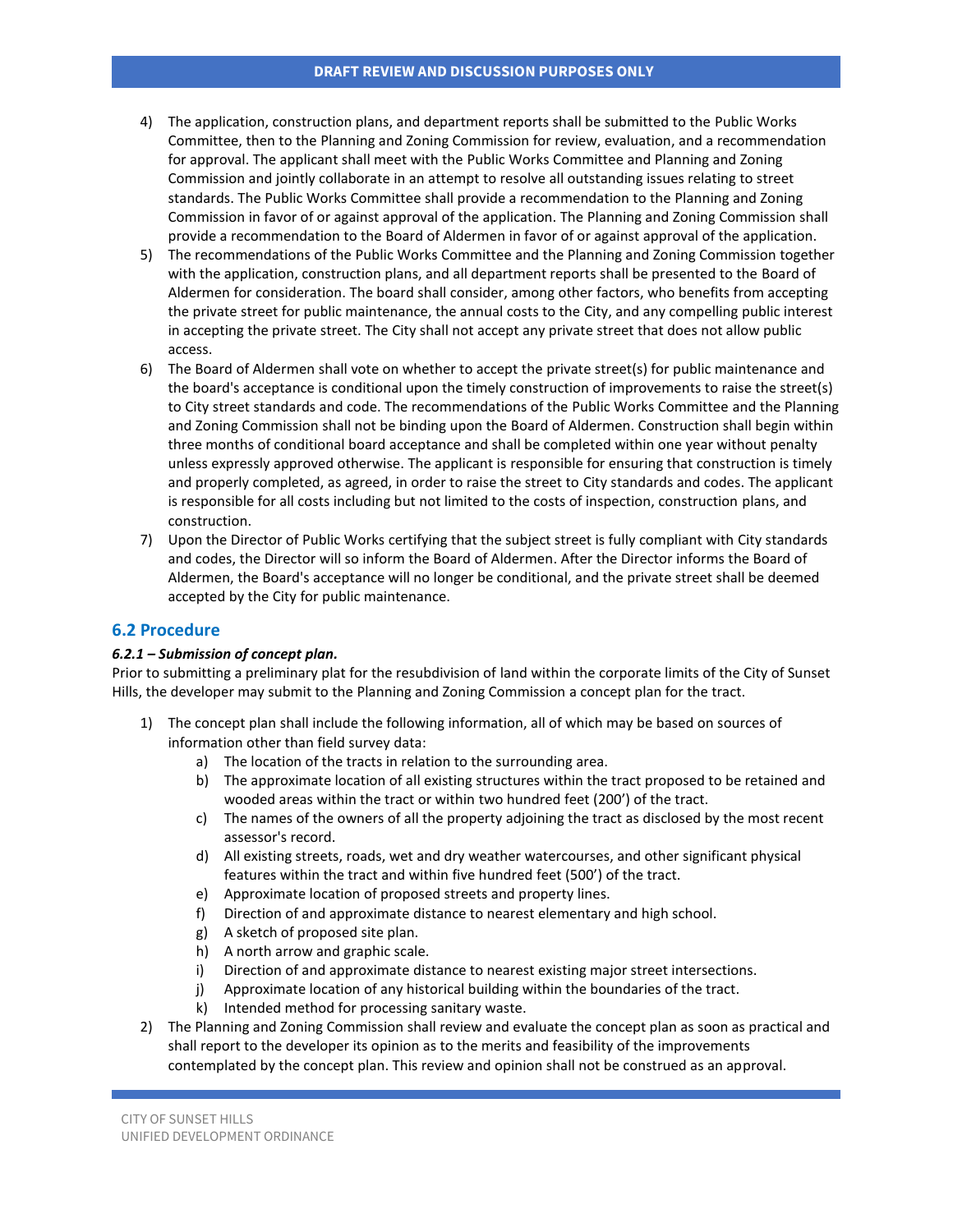3) In the event that the developer elects not to submit a concept plan, all information contained thereon shall be submitted on or with the preliminary plat.

#### *6.2.2 – Preliminary plat.*

- 1) The developer shall prepare and submit to the Planning and Zoning Commission such number of copies of a preliminary plat of the tract as shall be required. Such preliminary plat shall be submitted after receipt of the Planning and Zoning Commission's report on the concept plan, if a concept plan was submitted. The preliminary plat shall be any scale from one-inch (1") equals twenty feet (20') through one-inch (1") equals one hundred feet (100'), so long as the scale is an increment of ten feet (10') and shall contain the following information:
	- a) All information required in section 2.1, submission of concept plan, if no concept plan has been submitted.
	- b) A key map showing the tract and its relation to the surrounding area.
	- c) A north arrow and graphic scale.
	- d) The name proposed for the tract or such part of the tract as is proposed to be subdivided, which shall be original and not a duplication of the name of any previously recorded subdivision or development in St. Louis County. The developer shall include a certification from the Recorder of Deeds office of St. Louis County to this effect.
	- e) The date of plan submission to the Planning and Zoning Commission and the following names and addresses:
		- i. The record owner or owners of the tract.
		- ii. The party who prepared the plat.
		- iii. The party for whom the plat was prepared.
		- iv. The engineer and land surveyor who will design improvements for and survey the tract or such part of the tract as is proposed to be subdivided.
	- f) The approximate area of the tract stated in 0.1 of an acre.
	- g) Sufficient existing and proposed contour data to indicate the slope and drainage of the tract and the high and low points of the tract. Contour data shall extend one hundred fifty feet (150') beyond the limits of the subdivision boundaries. U.S.G.S. data is required.
	- h) The location of existing and proposed lines, water courses, sink holes, areas within the tract subject to inundation by stormwater, railroads, bridges, culverts, storm sewers, sanitary sewers, easements of record, existing buildings including use or other identified improvements that are to remain, and significant natural features such as wooded areas and rock formations.
	- i) The location of existing and proposed streets including additional right-of-way along existing streets as required in Section  $76.1$ .
	- j) The results of any tests made to ascertain subsurface rock and soil conditions and the water table.
	- k) The zoning district, including delineation of flood plain, if any, and the Township, Range, Section, and U.S. Survey, school district, fire district, water company, and other special districts in which the tract is located.
	- l) Any proposed alteration, adjustment, or change in the elevation or topography of any area shown on the Federal Emergency Management Agency's (F.E.M.A.) flood boundary and floodway maps.
	- m) Approximate area in square feet of minimum and maximum size lots, if less than one (1) acre in area, and in acres and tenths of acres if one (1) acre or more in area, into which the tract is proposed to be subdivided.
	- n) Indicate approximate location of existing and proposed sidewalks and pedestrian walkways.
	- o) Indicate proposed building lines and setback requirements.
	- p) Proposed type of treatment or method of sewage disposal to include name of trunk line, lateral or qualified sewage treatment system, where applicable.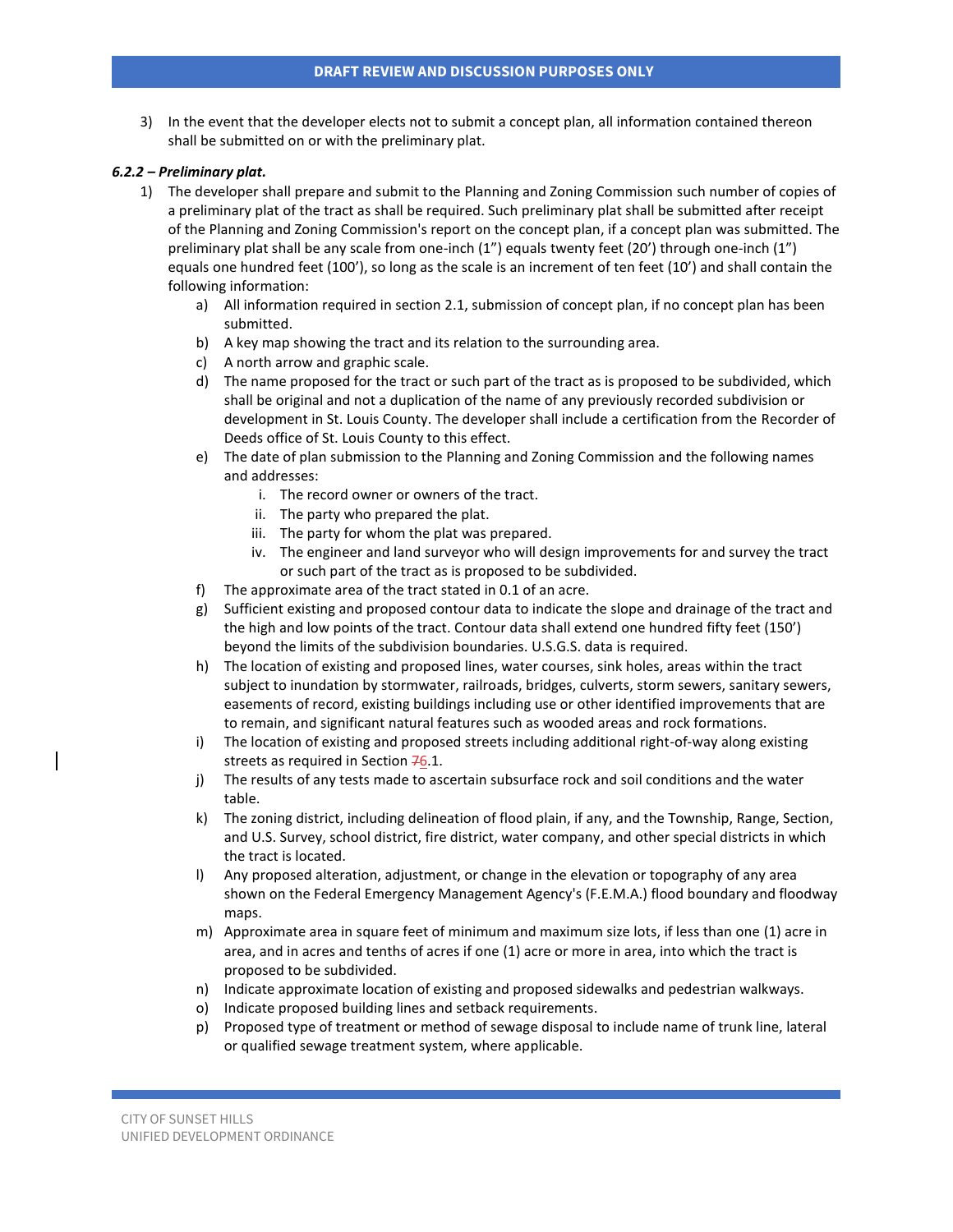- q) A certification by registered land surveyor or engineer who prepared the plat that the plat is a correct representation of all existing and proposed land divisions.
- r) Fire district comments must be received prior to preliminary plat approval for developments that have a single ingress and egress, and where variances are requested for pavement width reduction, maximum cul-de-sac length and number of units or lots served on a cul-de-sac.
- s) A copy of the preliminary plat shall be sent to the City Engineer and Director of Public Works for their review and comments. A copy of the City Engineer and Director of Public Works comments shall be transmitted to the Planning and Zoning Commission.
- 2) Development of parcels within the F.E.M.A. designated flood plain shall require approval of a flood plain study.
- 3) The Planning and Zoning Commission shall review the preliminary plat and shall approve or disapprove the plat within ninety (90) days from the date of filing.
	- a) If the plat is satisfactory, the chairman or his authorized representative shall thereupon affix a notation of approval, date of approval and his signature on the plat, denoting satisfactory compliance with the requirements of this ordinance. The plat shall be returned to the applicant who may then proceed in compliance with subsection 2.6 of this Article.
	- b) If the preliminary plat is unsatisfactory, the Planning and Zoning Commission shall give notice to the submitting party in writing, setting forth the conditions causing the disapproval, and the unsatisfactory conditions shall be remedied prior to further consideration by the Planning and Zoning Commission.
	- c) Whenever a preliminary plat includes a proposed establishment of common land, and the Planning and Zoning Commission finds that such land is not suitable for common land due to terrain, benefit to a small portion of the lot owners, difficulty of maintenance or any similar reason, the Planning and Zoning Commission may either refuse to approve such an establishment, or it may require the rearrangement of the lots in the proposed subdivision, to include such land. In any case where the establishment of common land is permitted to be included in the subdivision of a tract, a trust indenture shall be recorded simultaneously with the record plat which shall provide for the proper and continuous maintenance and supervision of said common land by trustees to be selected and to act in accordance with the terms of such indenture and the common land shall be deeded to the trustees under said indenture by general warranty deed. Any alterations of the common land or improvement will require the submission of detailed improvement plans and will be considered a required improvement; the submission shall be made to and approved by the Planning and Zoning Commission.
	- d) The approval by the Planning and Zoning Commission of the preliminary plat shall be valid for a period of one year from the date of approval or such longer period as the Planning and Zoning Commission may determine to be advisable if after review by the Planning and Zoning Commission such longer period is necessary to facilitate adequate and coordinated provisions for transportation, water, sewerage, schools, parks, playgrounds or other public requirements. If no record plat of a subdivision or any part of the tract for which a preliminary plat has been approved is recorded within said one-year (1-year) period, or such longer period as the Planning and Zoning Commission shall permit, a resubmission and review of the resubmission by the Planning and Zoning Commission shall be required.

#### *6.2.3 – Improvement plan requirements.*

After the preliminary plat is approved, improvement plans prepared by an engineer for the subdivision of all or any part of the tract shall be submitted for review to the Planning and Zoning Commission. Improvement plans shall contain the following information:

- 1) Title page, which shall include a key map, showing the relationship of the area to be subdivided to the tract and which shall reflect areas of the tract previously subdivided plus adjacent streets.
- 2) North arrow and graphic scale.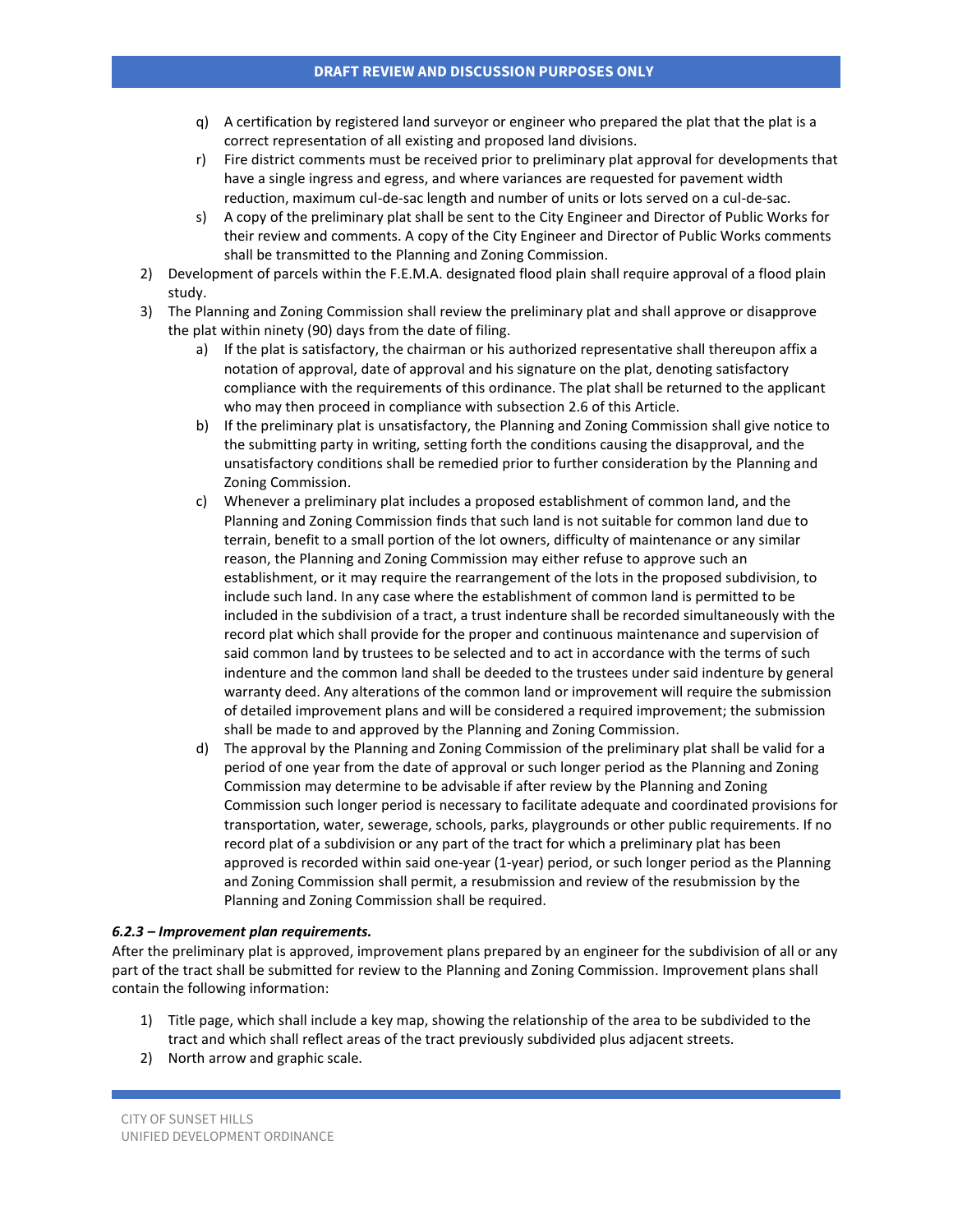- 3) Title block showing the name and address of the developer and engineering firm, as well as the engineer's seal.
- 4) One or more benchmarks, in or near the subdivision, to which the subdivision is referenced. The identity and elevation shall be based on sea level datum.
- 5) List of the standards and specifications followed, citing volume, section, page, or other references.
- 6) Paving details conforming to City specifications.
- 7) Details of streets, sidewalks, existing and proposed sanitary sewers, drainage channels, swales, and storm sewers.
- 8) Plans and profiles of streets and sewers, scale not less than one-inch (1") equals one hundred feet (100') horizontal; and one-inch (1") equals ten feet (10') vertical.
- 9) Existing and proposed survey monuments on street plans or on submitted copy of plans to be on proposed record plat.
- 10) A subdivision restriction agreement authorizing assessment of the property owners in the subdivision for the supervision, maintenance, construction and reconstruction of street paving, storm drainage facilities, sanitary facilitation, streetlights, sidewalks, common ground, and recreational equipment. If the proposed subdivision is small and does not reasonably require such an agreement, the Planning and Zoning Commission, upon advice of the City Attorney or special counsel, may waive the necessity of such an agreement provided that the subdivision does not contain any streets.

#### *6.2.4 – Improvement plan review procedure.*

- 1) If the subdivision is within the limits of the MSD, there shall be submitted copies of paving and street grading plans together with drainage maps and runoff sheets for stormwater. The plans shall be reviewed first by the City Engineer and then by the Planning and Zoning Commission. Corrections or additions shall be made, if needed, and when the plans are satisfactory to the City Engineer and to the Planning and Zoning Commission, they shall be approved for submission of the sewer plans to the MSD. After the MSD has approved sanitary and storm sewer plans, the approved plans shall again be submitted to the City Engineer and then to the Planning and Zoning Commission for review and final approval. Nothing in this ordinance shall prevent the developer from submitting improvement plans to the MSD prior to the improvement plans being submitted to the Planning and Zoning Commission. Complete approval of the plans by all reviewing agencies and payment of inspection fees constitute authority to start construction or to post bond or escrow to cover the cost of improvements.
- 2) If the subdivision is not within the limits of the MSD, there shall be submitted the required number of paving and street grade plans together with drainage maps and runoff sheets for stormwater. The plans shall be reviewed first by the City Engineer and then by the Planning and Zoning Commission. The sanitary sewage facilities of the subdivision shall be reviewed first by the City Engineer, the proper St. Louis County approving authority and then by the Planning and Zoning Commission. Corrections or additions shall be made, if needed, and when the plans are satisfactory, the Planning and Zoning Commission shall give approval. Complete approval of the plans by all reviewing agencies and payment of inspection fees constitute authority to start construction or to post bond or escrow to cover the cost of improvements.
- 3) Approval by the Planning and Zoning Commission of the improvement plans shall be valid for a period of two years from the date of approval, or for such longer period as the chairman may determine to be advisable if after review by the Planning and Zoning Commission such longer period is necessary to facilitate adequate and coordinated provisions for transportation, water, sewerage, schools, parks, playgrounds or other public requirements. If the construction of the improvements shall not have been completed within said two-year period or such longer period as the Planning and Zoning Commission may permit, a resubmission and review of the improvement plans by the Planning and Zoning Commission may be required.

#### *6.2.5 – Land subdivision improvements installed or guaranteed.*

After the improvement plans have been approved and all inspection fees paid, but before approval of the record subdivision plat, the applicant shall either: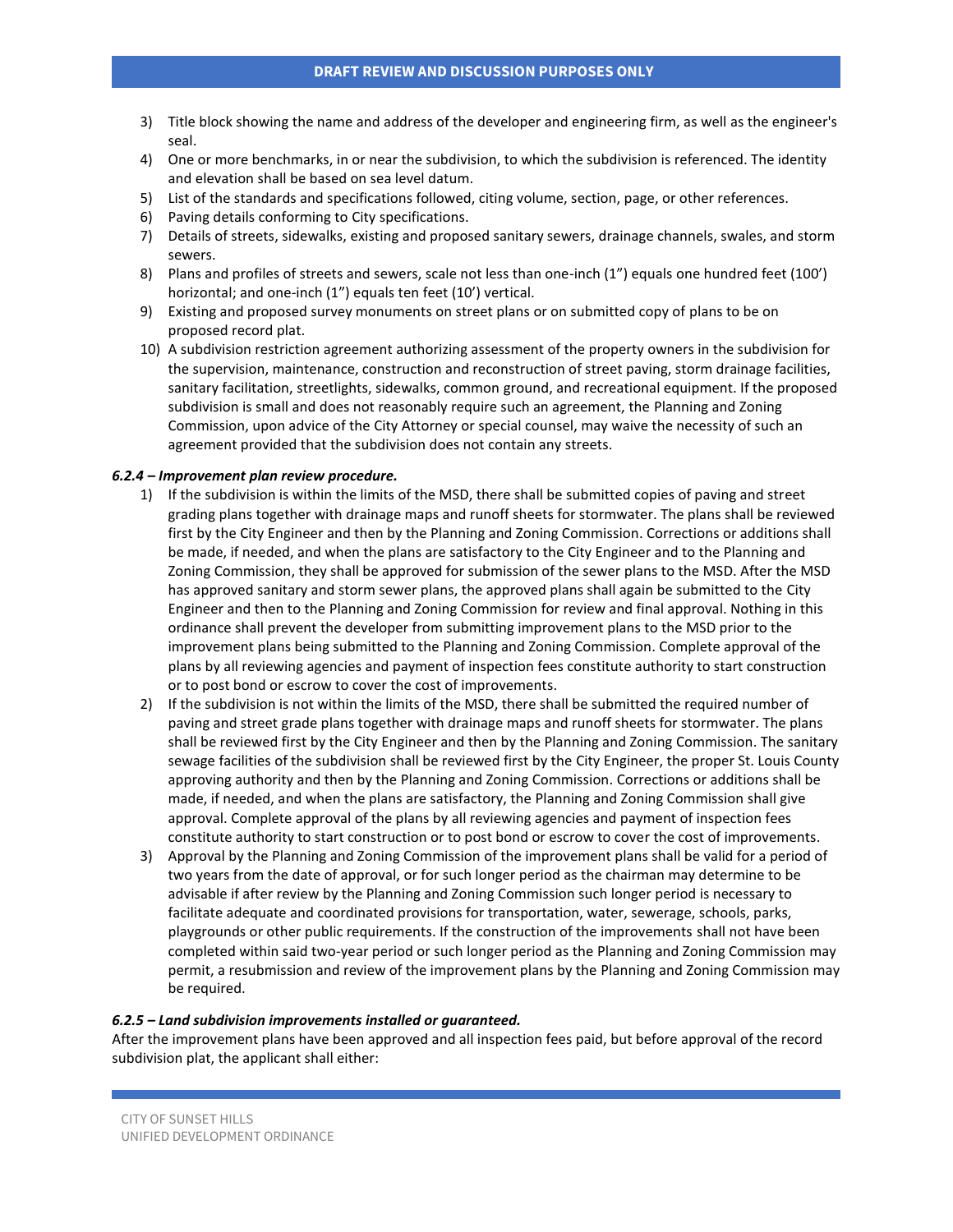- 1) Complete the improvements in accordance with the approved improvement plans under the observation and inspection of the appropriate inspecting agency; or
- 2) Post a land subdivision bond or enter into an escrow agreement in accordance with the provisions hereafter set forth. The land subdivision bond or escrow agreement shall be prepared and executed on forms satisfactory to the Planning and Zoning Commission and shall be submitted to the Planning and Zoning Commission for approval. Said forms shall be approved by the City Attorney or special counsel prior to being sent to the Planning and Zoning Commission .
- 3) A land subdivision bond shall be issued by a surety company or a title insurance company and shall insure or guarantee, to the extent of the amount specified by the Planning and Zoning Commission in its estimate of the cost of the land subdivision, the construction and completion of the improvements shown by the approved improvement plans.
- 4) An escrow agreement shall provide that there shall be deposited with the escrow agent to be held in a special escrow account by the escrow agent, subject to audit by the City of Sunset Hills. The amount of the escrow shall not be less than the amount specified by the Planning and Zoning Commission in its estimate of the cost of the improvements as reflected by the approved improvement plans and shall be in one of the following forms:
	- a) Cash; or
	- b) An irrevocable letter of credit or commitment from a lending institution to the escrow agent guaranteeing to such escrow agent the availability of the amount on deposit from time to time upon demand;
	- c) Certificates of deposit, treasury bills or other readily negotiable instruments, the type of which has been approved by the Planning and Zoning Commission and endorsed to the escrow agent.
- 5) The bond shall remain in effect or the escrowed sum shall be held in the escrow account by the escrow agent, as the case may be, until such time as the Planning and Zoning Commission shall, by written authorization to the surety or escrow agent, release the surety from the obligation of the bond or the escrow agent from his obligation to retain the escrowed sum in the escrow account, which release may be partial and may occur from time to time, as improvements are completed and approved; provided, however:
	- a) The Planning and Zoning Commission, upon recommendation of the City Engineer and the City Attorney, shall release the surety or escrow agent from all or any part of its obligation only upon receipt of the requisite written notification from the inspecting agency; and
	- b) In no case shall the Planning and Zoning Commission authorize the release of more than ninety percent (90%) of the amount held as the bond or escrow sum until said improvements have been completed in a satisfactory manner, approved by the Planning and Zoning Commission, and accepted or approved by the appropriate authority.
- 6) The term of the land subdivision bond or the escrow agreement shall not exceed two years in duration subject to the following:
	- a) If, at the end of the two year period, all the improvements reflected by the approved improvement plan have not been completed, the Planning and Zoning Commission may extend the term of the land subdivision bond or the escrow agreement for a period not to exceed one additional year at each extension if after review by the Planning and Zoning Commission such longer period is necessary to facilitate adequate and coordinated provisions for transportation, water, sewerage, schools, parks, playgrounds or other public requirements. If said improvements have not been completed at the end of the two-year period or as extended by the Planning and Zoning Commission, the Planning and Zoning Commission may:
		- i. Require the surety to perform on the bond and pay to the Planning and Zoning Commission such amount as shall be equal to the lesser of the amounts required to complete the improvements or the amount of the bond not theretofore released; or
		- ii. Require the escrow agent to remit to the Planning and Zoning Commission in cash or negotiable instruments constituting the escrow sum, as the case may be, the balance in

CITY OF SUNSET HILLS UNIFIED DEVELOPMENT ORDINANCE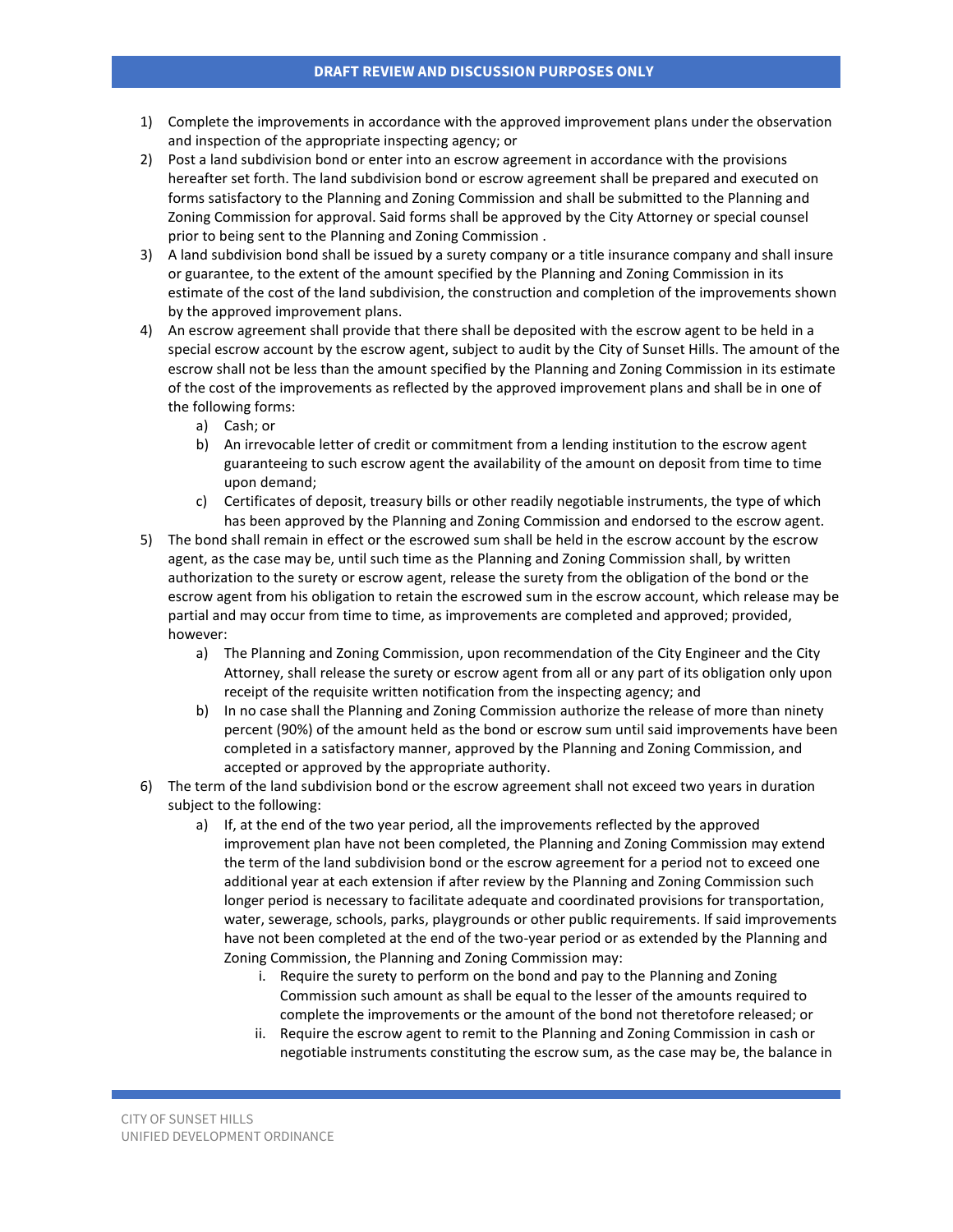the escrow account required to complete the improvements and the balance, if any, in the escrow account which exceeds such amount shall be returned to the applicant; or

- iii. Require the applicant to submit a new land subdivision bond or escrow agreement which has been recalculated in order to allow for any inflation in the case of constructing improvements.
- b) If the surety fails to perform on the bond or the escrow agent fails to remit the amount required within 30 days after written request, the Planning and Zoning Commission may recommend that the City Attorney or special counsel take immediate action to require performance by the surety under the bond or to secure the payment by the escrow agent of the amount required.
- 7) All escrow agents and sureties shall be subject to spot audits by the City of Sunset Hills under the supervision of the Planning and Zoning Commission. If the escrow agent or surety fails to comply with any of the provisions of the escrow agreement or the land subdivision bond, the escrow agent or surety shall not after that time be allowed to act as escrow agent or surety for any subdivision improvement in the corporate area of the City of Sunset Hills for a period of two years.
- 8) If the developer petitions for acceptance of streets for public maintenance, and if the streets are so accepted, the developer shall post a bond acceptable in form to the City Attorney and in an amount sufficient to guarantee repairs due to construction and street failures. The bond shall be for a period of two years from the date of acceptance of the street.

### *6.2.6 Record plat.*

The record plat together with a copy of the subdivision indenture where such are too lengthy to be shown on the plat, and three (3) prints of certified plans showing the improvements that have been constructed within the subdivision (or a bond assuring construction of said improvements in accordance with plans previously approved) within a period of two (2) years shall be submitted to the Planning and Zoning Commission. The Planning and Zoning Commission shall act upon the final plat within sixty (60) days after it has been submitted unless the developer agrees to an extension of this period. The final plat is to be drawn at a scale of one hundred feet (100') or less to the inch from an accurate survey and on one or more sheets whose maximum dimensions are twentynine inches (29") by thirty-four inches (34"). In certain unusual instances where the subdivided area is of unusual size or shape, the Planning and Zoning Commission may permit a variation in the scale or size of the final plat. If more than two (2) sheets are required, an index sheet of the same dimensions shall be filed showing the entire subdivision on each sheet together with all areas shown on other sheets.

- 1) The final plan shall show:
	- a) The boundary lines of the area being subdivided with accurate distances and bearings; also, all sections, U.S. Survey and Congressional Township Lines and the boundary lines of incorporated areas, sewer, school, and other legally established districts within or adjoining the subdivided area.
	- b) The lines of all proposed streets with their width and names, as well as the designation that the streets are private.
	- c) The accurate outlines of any property which is offered for dedication for public use.
	- d) The line of departure of one street from another.
	- e) The lines of all adjoining lands and the lines of adjacent streets with their widths and names.
	- f) All lot lines and an identification system for all lots and blocks.
	- g) Building lines and easements for rights-of-way provided for public use, service or utilities with figures showing their dimensions.
	- h) All dimensions, both linear and angular, necessary for locating boundaries of subdivisions, lots, streets, easements for building lines, and of any other areas for public or private use; the linear dimensions are to be expressed in feet and decimals of a foot.
	- i) Radii, arcs and chords, points of tangency, central angles for all curvilinear streets, and radii for all rounded corners.
	- j) All survey monuments and benchmarks together with their descriptions.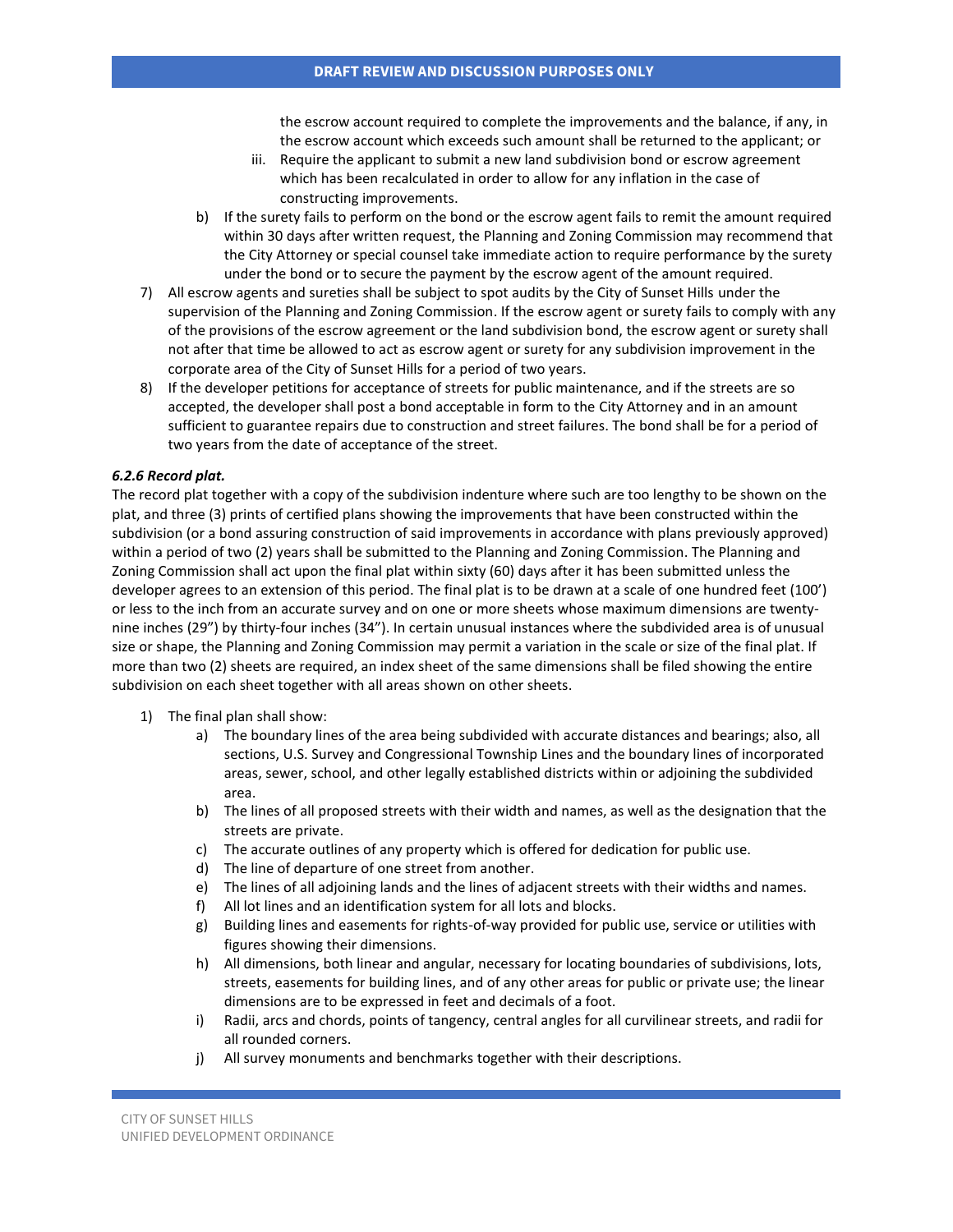- k) The original record plat shall have a signature line for the Chairman of the Planning and Zoning Commission, the Mayor, the attestation by the City Clerk and a place for the ordinance number and the date of the ordinance.
- 2) The record plat shall be filed with the Recorder of Deeds within sixty (60) days after approval by the Board of Aldermen, together with the restriction agreement provided in the improvement plan. If any record plat and restriction agreement is not filed within this period, the approval shall expire.
- 3) One copy of the record plat and restriction agreement as filed with the Recorder of Deeds shall be filed with the City Clerk within 30 days after filing with the Recorder of Deeds. A building permit shall not be issued until the copy is filed with the City Clerk. If the record plat and restriction agreement is not filed with the City Clerk within the 30 days period, the approval shall expire.

# **6.3 – Lot Split Procedure.**

No lot split shall be recorded in the office of the Recorder of Deeds unless and until approved by the Planning and Zoning Commission in compliance with this section. Whenever there is a tract or previously subdivided parcel under single ownership which is to be resubdivided into two lots, and which exists as a legal lot of record, such a division shall be designated as a "lot split" if the following criteria are met:

- 1) That no additional improvements are required that would necessitate the posting of an escrow or bond, including water mains, and landscaping within a street right-of-way dedication. Establishment of a rightof-way only shall not be construed as an improvement in this section.
- 2) That no provisions for common land or recreational facilities are included in the proposal.
- 3) That the use of the lot split procedure does not adversely affect the subject parcel or any adjoining properties.
- 4) That the proposed lot split is not in conflict with any provisions of the Unified Development Ordinance.
- 5) No variances are required.

### *6.3.1 – Procedure for the approval of a lot split.*

- 1) Two (2) drawings of a certified survey, prepared by a land surveyor registered in the State of Missouri on paper not less than eight and one-half inches (8.5") by eleven inches (11") in size showing the following shall be submitted:
	- a) A legal description of both the original lot and each of the proposed lots. This must be surveyed and performed by a registered surveyor.
	- b) North arrow and graphic scale.
	- c) Location of proposed and existing streets and adjoining property.
	- d) Location of all existing buildings.
	- e) Within their boundaries of approval, improvements in Missouri American Water Company and the Metropolitan St. Louis Sewer District shall be shown on the tract drawings.
	- f) Name, address, and telephone number of the owner of record and a copy of the deed of record.
- 2) The following items shall accompany the required survey:
	- a) Filing fee as set forth in the City's fee schedule.
	- b) Certificate from the office of the St. Louis County collector of revenue showing that there are no delinquent taxes outstanding.
	- c) Verification of fire hydrants and adequacy of water supply from applicable fire protection district.
	- d) Verification of proper placement of survey monuments from the City Engineer, or an escrow agreement or land subdivision bond to guarantee installation of survey monuments in accord with subsection  $2.2 \times (g)6.1.3$  of this ordinance.
- 3) The Planning and Zoning Commission shall review the proposed lot split to ensure compliance with the Unified Development Ordinance including all design and improvement requirements. Lot splits found to be in compliance with the above requirements shall be approved by the Planning and Zoning Commission. The lot split plat shall be tendered to the St. Louis County Recorder of Deeds after adoption by the Board of Aldermen of an ordinance approving same.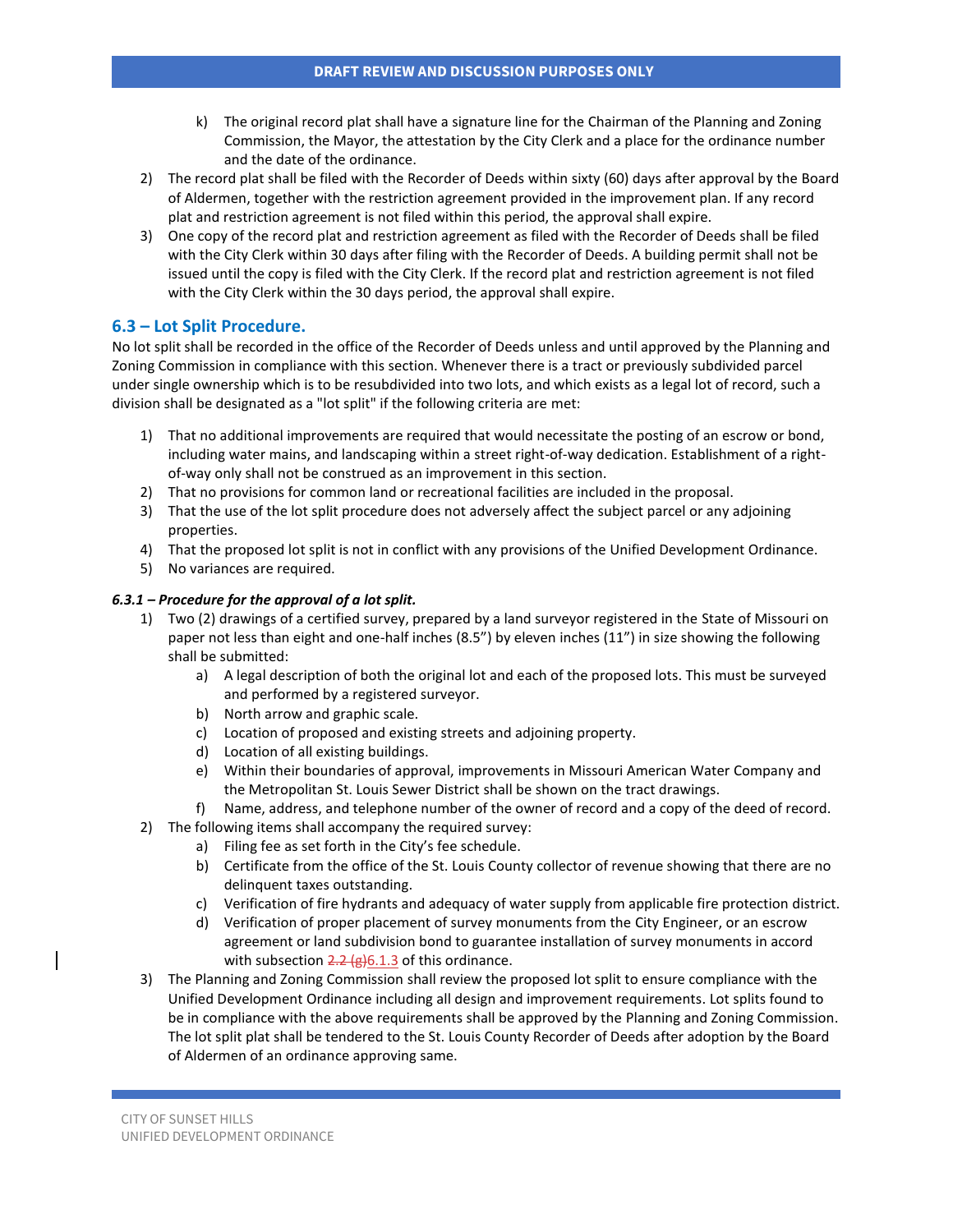### **6.4 – Minor Subdivisions.**

- 1) A subdivision shall be considered a minor subdivision if the division or redivision of land does not establish more than four lots which all meet the following criteria.
	- a) That the proposed subdivision of land does not include an improvement within a street right-ofway, other than concrete sidewalks, landscaping, monuments, lateral extensions of sanitary and storm sewers, and water mains. Establishment of a right-of-way only shall not be construed as an improvement in this section. However, landscaping, street lights, monuments, and water mains shall be required unless waived. Requirement of any additional improvements or the use of any special procedure of the Unified Development Ordinance shall disqualify the proposed subdivision from consideration as a minor subdivision.
	- b) That the proposed subdivision of land does not include a provision for common land or recreational facilities.
	- c) That the proposed subdivision of land does not adversely affect, as determined by the Planning and Zoning Commission, the development of the parcel proposed for subdivision as well as the adjoining property.
	- d) That the proposed subdivision of land is not in conflict with any provisions of the Unified Development Ordinance and no variance is required.
- 2) The Planning and Zoning Commission may waive without a variance request the requirement of submission of all other plans except the record subdivision plat. However, in such cases, pertinent data as required by section 67.2.2, Submission and review of a preliminary plat, shall be submitted to the Commission for review.
- 3) All requirements for the record plat shall be required prior to approval of any minor subdivision.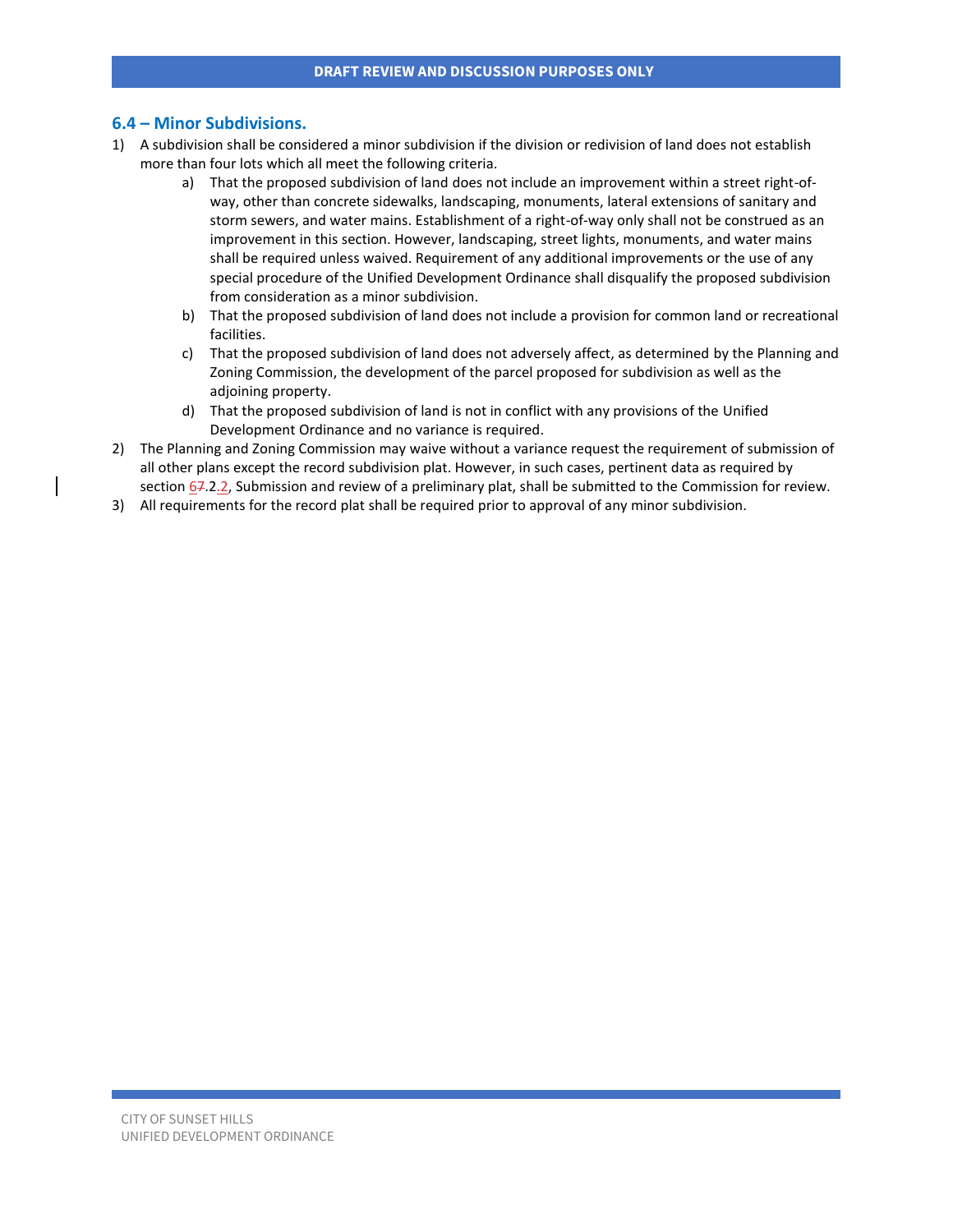### **6.5 – Dwelling Unit Display Plat Procedure.**

*76.5.1 – Purpose.* To provide a procedure by which the construction of a display house or attached single-family display unit can begin prior to the recording of the record subdivision plat.

*76.5.2 – Procedure.* After receiving approval of a preliminary plat of a proposed subdivision from the Planning and Zoning Commission the developer may submit a display plat to the City Engineer for review and approval. There may be two display houses or units for subdivisions proposing less than ten (10) lots or units. Developments containing at least 10 lots or units and not more than sixty (60) lots or units proposed shall be allowed three display houses. For developments containing greater than sixty (60) lots or units one additional display house or unit for every twenty (20) houses or units proposed beyond sixty (60) will be permitted, not to exceed ten (10) display houses or units.

*76.5.3 – Display plat.* The display plat shall include a complete outboundary survey of the proposed subdivisions, and the location of each display in relation to proposed lots. The script shall comply with the requirements of the Planning and Zoning Commission including, but not limited to, the following:

- 1) The display plat shall be recorded in the Office of the St. Louis County Recorder of Deeds prior to issuance of a building permit for any display;
- 2) The display plat shall become null and void upon the recording of a record plat which establishes that each display is on an approved lot;
- 3) No part of the proposed subdivision may be conveyed, nor an occupancy permit issued, for any structure in the proposed subdivision until the display house or units have been located on an approved lot.
- 4) If initial construction of a display has not commenced within sixty (60) days, the Planning and Zoning Commission's approval shall lapse, and the display plat shall be null and void.
- 5) Lots should be on an approved lot of record within one (1) year of the display plat's recording or such longer period as may be permitted by the Planning and Zoning Commission. If the record plat is not filed, the then-owner shall remove or cause to be removed all display houses or units from the property. Failure of owner to remove the display houses or units from the property within one year plus thirty (30) days of date of approval shall constitute the granting of authority of the City to remove or cause the display houses or units to be removed, the cost of which shall be borne by the owner and shall become a lien against the property.
- 6) The display plat shall be executed by the owner and lienors.

### **6.6 – Boundary Adjustments; exceptions.**

#### *76.6.1 – Purpose.*

The purpose of this section is to allow adjustments to be made to lot lines of platted lots or other lawful parcels for the purpose of adjusting the sizes of building sites; however, it is not intended that extensive replatting be accomplished by use of this section.

#### *76.6.2 – Boundary adjustments.*

Boundary adjustments must meet with following criteria:

- 1) No additional lot shall be created by any boundary adjustment.
- 2) The resulting lot or lots shall not be reduced below the minimum sizes and dimensions required by the Unified Development Ordinance.

### *76.6.3 – Procedure*

- 1) A boundary adjustment may be accomplished by plat or by deed but must include an adequate legal description of the boundaries of the original lots and of the adjusted lots.
- 2) The boundary adjustment plat or deed shall be submitted to the Planning and Zoning Commission for review and approval prior to its recording with the Recorder of Deeds of St. Louis County.

### **6.7 – Fees.**

Fees shall be required for the following and shall be included in the fees, penalties, and fines schedule of the City of Sunset Hills municipal code as amended from time to time:

- 1) Preliminary development plan and Final development plan
- 2) Amended development plan
- 3) Minor subdivision